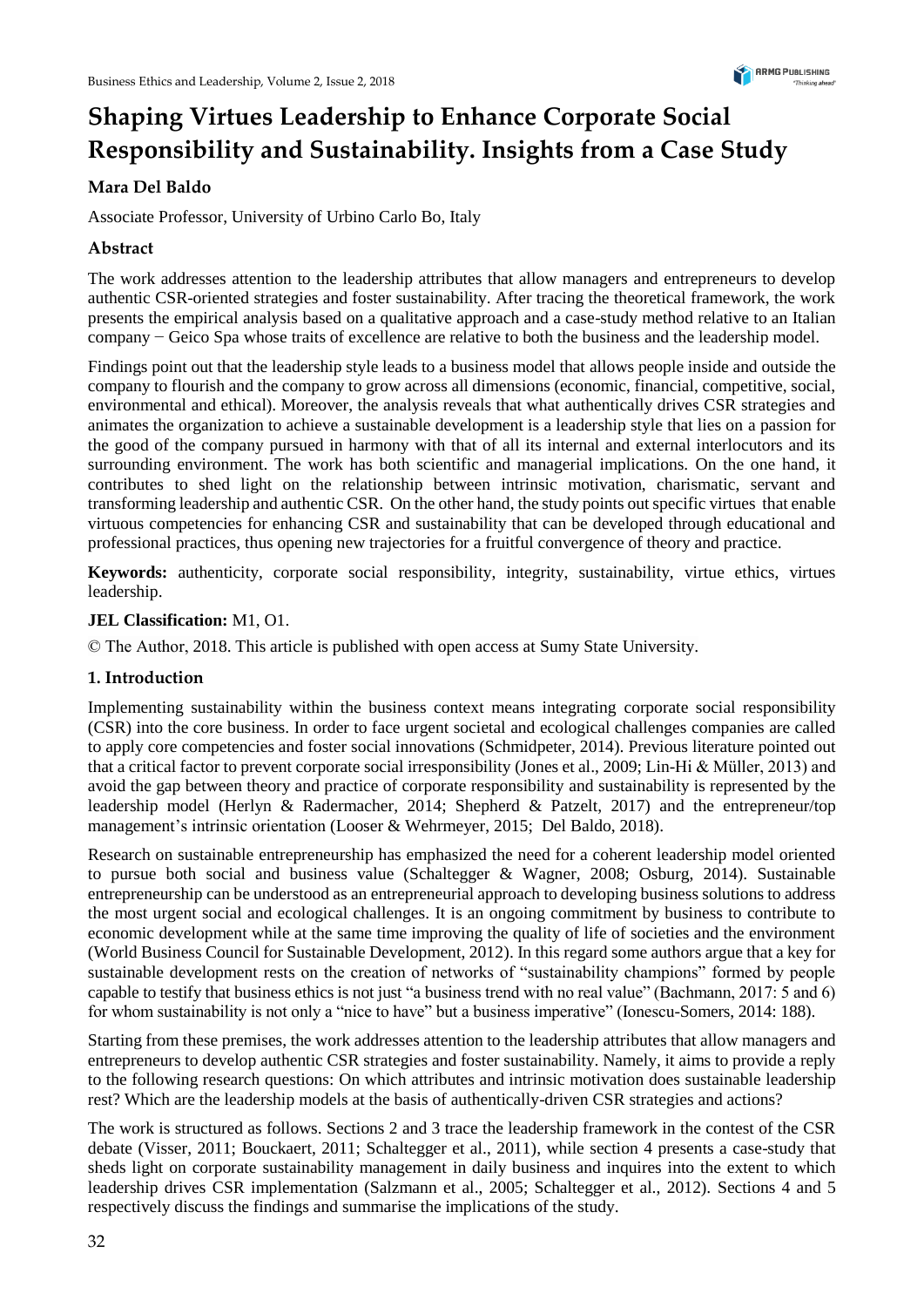

#### **2. Leadership and authentic corporate responsibility**

Responsible leadership has been defined as a 'relationship between leaders and stakeholders with the purpose of 'achieving sustainable values, creation, and social change' (Pless, 2007: 438; Pless & Maak, 2011). In the last few years, particularly in the light of the global economic crisis, both the business world and the scientific community have pointed out the role of values and virtues in managing a business (Ketola, 2008). Values and virtues allow to establish authentic relationships that highly contribute to business success since they led to increased value, accelerated growth, enhanced innovation and improve collaboration, partnering and loyalty (Covey, 2008).

Business ethics literature emphasises the role of authenticity and virtues in the corporate context (Carrol, 2000; Driscoll & Hoffman, 2000; Pruzan, 2001; Zadek, 2006). Virtue ethics and moral leadership favour a learning environment and enhance respect and trust, capability of listening to the stakeholders' expectations and needs, as well as cooperation and active engagement (Visser, 2011; Hoivik von Weltzien, 2014).

Drawing from Aristotle ethics, a person is regarded as being virtuous if he/she leads a good life as a member of a family, a community, or an organization (Aristotle, 2009). Virtue ethics aims at developing a virtuous character of the acting subject in order to improve the trustworthy relationship to the different stakeholders (Schüz, 2012 and 2017). Shaping the capabilities of individuals and organizations to act more ethically it enhances ethical corporate identities and integrity, thus allowing best practices to emerge.

A virtuous behavior is based on honesty, courage, generosity, temperance, reliability, trustworthiness and wisdom. It consists of different capabilities, situations, attitudes and dispositions, which lead to a unique corporate identity and generate trust, reducing or avoiding transaction costs and increasing success (Solomon, 1999; Schüz, 2017). Several companies pay great attention on training programs aimed at developing virtuous behaviors and fostering self-responsibility among their employees and collaborators.

In particular, integrity is a virtue enabling to do the ethically right thing in a certain situation instead of relying on a compliance based ethics of duties (Schüz, 2017). Within the CSR context, integrity is connected to entrepreneurs and managers' motivations that drive towards an intrinsic orientation. In this regard Martin (2002) identifies two types of motivations for CSR: instrumental motivations (aimed at increasing the shareholder value) and intrinsic motivations (given from the conviction that acting in a certain way is the right thing to do). "CSR is about how a business is run; values and beliefs become real when they are lived every day and no amount of corporate rhetoric can substitute for direct evidence of management's sincere and meaningful dedication to a consistent set of values" (OECD, 2001: 159). Several authors point out that CSR activities can manifest intrinsic (or idealistic) and extrinsic motivations (Linnanen & Panapanaan, 2002; Muller & Kolk, 2010; Swanson, 1999; Costantinescu & Kaptein, 2018). "One of the main research topics related to CSR concerns the motivation that "catalyses organizations to engage in increasingly robust CSR initiatives" (Aguilera et al., 2007: 837).

Extrinsic CSR is formalised and aimed at external recognition and legitimacy that is improving image, market share and financial success (Porter & Kramer, 2006). Often this opportunistic approach generates the "greenwashing" phenomena (Gray et al., 2014; Visser, 2011; (Castelló & Lozano, 2011; Mahoney et al., 2013).

Intrinsic CSR rests on a business culture making CSR a moral duty, as argued by several authors (Carroll, 1991; Campbell, 2007; Del Baldo, 2013 and 2014; Looser & Wehrmeyer, 2015). The underlying motivation, which affects the entrepreneur and the organization increases perceived sincerity, nurtures a positive relationship with employees and customers (Graafland & Van de Ven, 2006; Story & Neves, 2015) and drives social change, being that authentic CSR has the power to generate "social goods" (Spence et al., 2004). New frameworks and approaches are in fact required to implement sustainable entrepreneurship (Mirvis et al., 2013), starting from enacting a social vision for the company and bringing employees at the center (Accenture, 2010).

Sustainable entrepreneurship is driven by intrinsic motives, often derived from the leader' personal and community-based values (Graafland & Mazereeuw-Van der Duijn Schouten, 2012; Fifka 2012; Story & Neves 2015).Vision and values are consistent with responsible business practices and sustainable leadership (Jenkins, 2009; Lamont, 2002).

Managerial and entrepreneurial decisions oriented to sustainability rest on a set of values implemented at the individual and organizational level (Shepherd, & Patzelt, 2017; Stephan et al., 2016; Melé, 2009; Jenkins, 2006; Del Baldo, 2012 and 2014; Spence & Schmidpeter, 2003). "Scholars have highlighted managerial motivations (Heugens et al., 2008) related to morality, positioning CSR as desirable in itself (Carroll, 2000;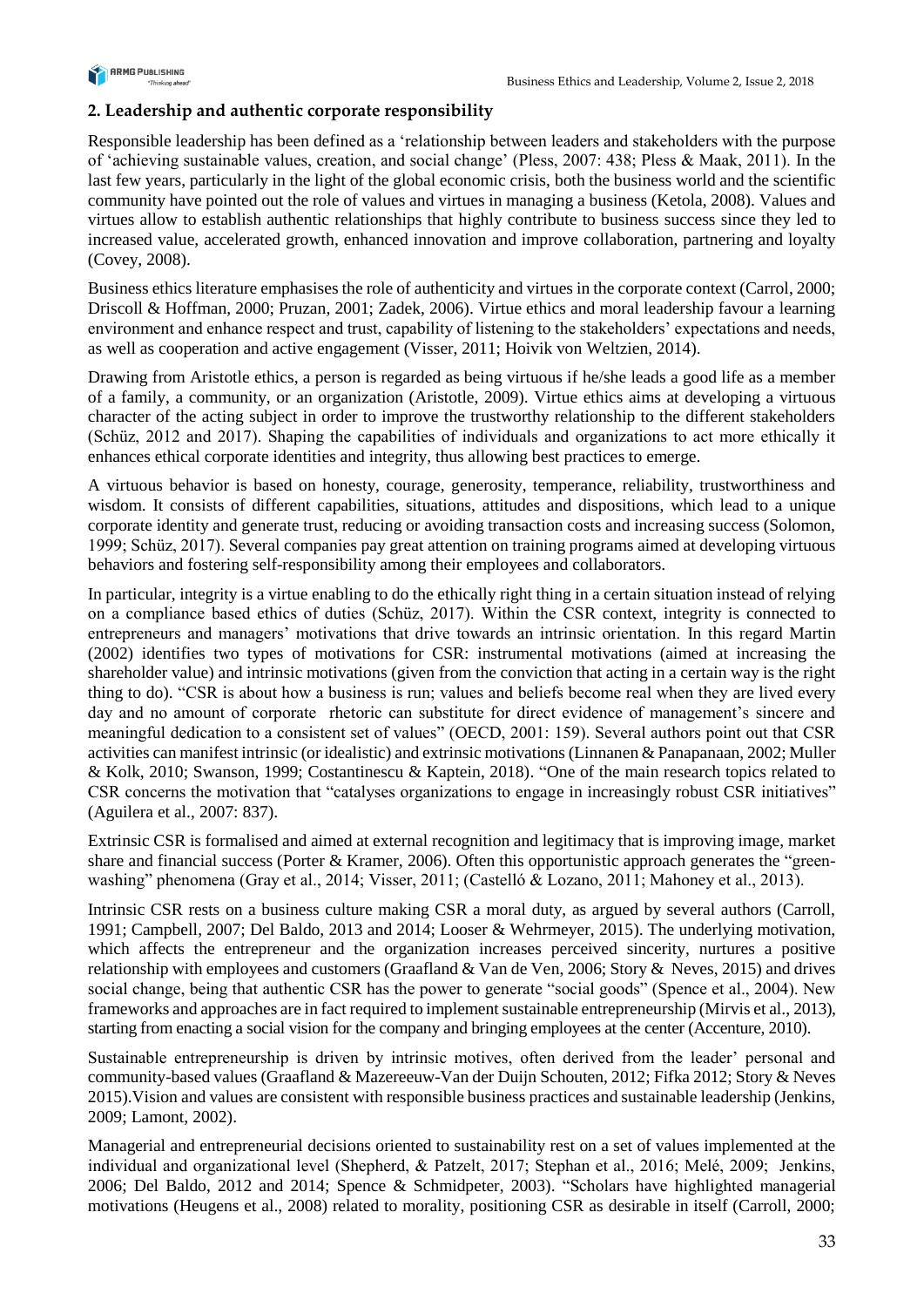Lindenberg, 2001), in a values-driven perspective that sees CSR as the right thing to do (Ellen et al., 2006; Vlachos et al., 2013; Costantinescu & Kaptein, 2018: 2).

Values and virtues are considered the pillars of practical wisdom in the European society (Walker, 2015) and orient the business towards a "maturity model of CSR" when anchored to cardinal virtues (Del Baldo, 2017). Indeed, justice has a strong relationship with solidarity and integrity; temperance is related to respect, appreciation, freedom; fortitude has a strong connection to subsidiarity; prudence is linked to the values of responsibility, accountability and liability. All these attributes are a precondition for achieving sustainability (Walker & Salt, 2006) and have a common root in authenticity.

"A strategy based on integrity holds organisation to a more robust standard" (Paine, 1994: 111). The effectiveness of an integrity strategy rests on a set of fundamental pillars: the guiding values and commitment make sense and are clearly communicated; company leaders are personally committed, credible and willing to take action on the values they espouse; these values are integrated into management decision making and are reflected in the organization's critical activities; the company's systems and structures support and reinforce its values; managers throughout the company have the decision-making skills, knowledge, and competencies needed to make ethically sound decisions on a day-to-day basis (see: Paine, 1994: 112). Organizational practices include both a formal (the organizational structure that is written tasks, responsibilities and procedures, such as the ethics program of the organization) and an informal dimension. This latter − equivalent to the organizational culture − encompasses the unwritten expectations, norms and values, which form up the perceived conditions that stimulate or impede the ethical behaviour of employees (Treviño & Brown, 2004; Kaptein, 2011; Constantinescu & Kaptein, 2015).

In the last decades, virtue ethics has received an increasing scholarly attention (Ferrero & Sison, 2014; Kaptein, 2011). Virtues such as community and integrity (Solomon, 1999), reliability and respect (Shanahan & Hyman, 2003), consistency and achievability (Kaptein, 2011) have been proposed as desirable characteristics to be pursued at the organizational level, to project organizations as communities where virtues are practiced (Solomon, 1992) and forme the intrinsic motivation that generates successful business behaviour. Organizational virtue may be used to managing CSR strategically, engaging both internal and external stakeholders (Chun, 2017).

To identify the intrinsic drivers, that is those characteristics of the organizational culture that stimulate individual ethical behaviour and lead to ethical performance, a specific model (Corporate Ethical Virtues Model) has been developed (Kaptein, 1998, 2008, 2011, 2017; Kaptein & Wempe, 2002). The organizational virtues, which organizations should possess in order to excel morally (Kaptein, 2008), include: clarity, consistency, achievability, supportability, visibility, discussability and sanctionability (see Kaptein, 2011: 847). Clarity refers to the way moral expectations towards employees are expressed by organizational practices (Kaptein & Wempe, 2002; Kaptein, 2011). Congruency concerns the extent to which moral expectations regarding employee's behaviour are detailed within organizational practices in a way that is compatible and consistent (Brown & Treviño, 2006; Kaptein, 2011). Achievability expresses the optimal balance between moral expectations formulated by organizations and employees' capability to live up to them Supportability concerns the extent to which individuals are fostered or hindered by the organizational practices to behave ethically, for instance by providing the necessary motivation. Visibility points to the way ethical and unethical behaviour is made manifest within the organization. Discussibility allows employees and managers to openly discuss ethical dilemmas and resolve potential unethical behaviour. Finally, sanctionability refers to the likelihood that employees are punished or rewarded for unethical/ethical behaviours (Kaptein & Wempe, 2002; Kaptein, 2011).

"From a virtue ethics perspective, organizations urge to assume an overall moral goal that transcends economic objectives" (Constantinescu & Kaptein, 2018: 10). When organizations strive for 'virtuousness' (Cameron et al., 2004) they create through organizational practices (including the informal culture and formal structures) the proper context for human excellence (Bright et al., 2006; Sison & Ferrero, 2015; Sison et al., 2017), thus supporting individual and organizational excellence (Morse, 1999). Accordingly, to such theoretical construct, the following sections briefly introduce the leadership models that rest on virtuousness.

#### **3. Leadership models for shaping virtuousness**

The ability to "walk the talk of morals" (Bass & Steidlmeier, 1999) is positively related to transformational and charismatic leadership (Liu, 2007; Olsen, 2010; Brown, 2011; Palshikar, 2007) capable of turning problems into opportunities (Bruni & Sena, 2013). Personal responsibility, vision, moral virtues, integrity,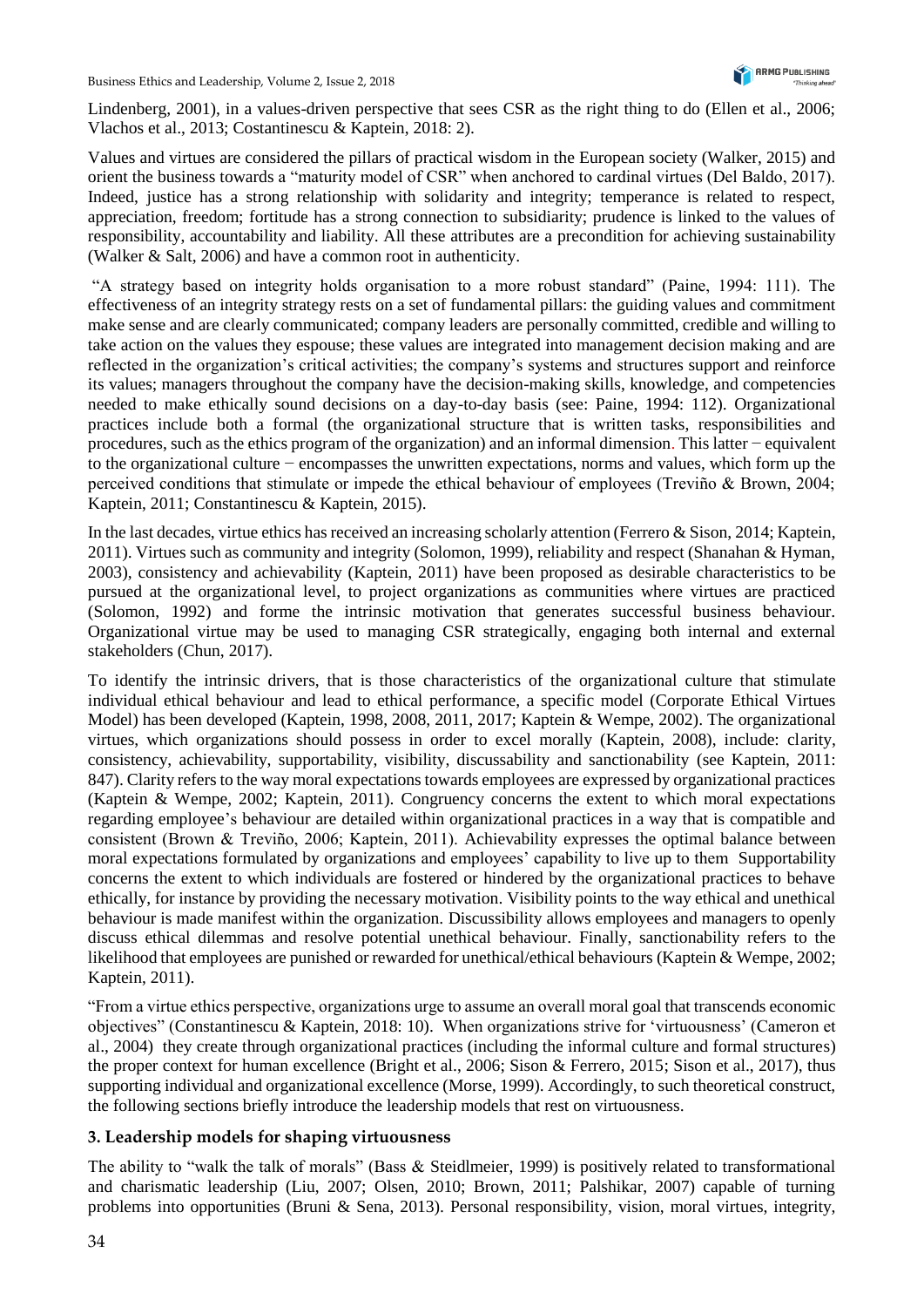

faith in personal commitment, shared social responsibility and solidarity are typical attributes of charismatic leaders (Becker, 1998) which leverage a virtuous corporate culture in organizations. Charismatic leaders build an energetic and positive attitude in others and inspire them to do their very best by creating a common sense of purpose (Shamir et al, 1993; Cardona, 2000; Jacobsen, 2001; Palshikar, 2007; Opdebeeck, 2013).

Among the cultural characteristics that influence a leader's effectiveness, are included charisma and the ability to motivate people by leveraging the transmission of corporate values, orienting them towards common goals through involvement in the decision-making process, the level of compassion and generosity and the ability to provide human support to the members of the organization (Globe, 2008).

Transformational leadership is associated with altruistic ethics (Groves & LaRocca, 2011) and stimulates the consciousness of followers by appealing to higher ideals and moral values, such as justice and equality (Burns, 2004). It refers to the process of building commitment to the organization's goals and empowering followers in order to fulfil these goals (Burns, 1978; Bass, 1985 and 1997; Bass & Avolio, 1988 and 1990; Bass & Bass, 2008). Its dimensions include charisma and intellectual stimulation (Avolio & Gardner, 2005; Bass & Avolio, 2000; Waldman et al., 2006).Transformational leadership becomes moral in that "it raises the level of human conduct and ethical aspiration of both leader and led, and thus it has a transforming effect on both" (Burns, 1978: 20). A relationship between transformational leadership and trust, commitment, profit and positive organizational outcomes has been pointed out by a number of studies (Lowe et al., 1996; Olsen, 2010: 17-18). Transformational leaders are highly ethical and focused on values (Bass & Steidlmeier, 1999). The transformational leader is one "who articulates a vision of the future that can be shared with followers, intellectually stimulates them, and pays attention to individual differences among employees" (Du et al., 2013: 157). The extent to which a leader is transformational is primarily measured by the leader's effect on followers in terms of trust, admiration, loyalty and respect, often displayed in their motivation to do more than they thought possible (Bass & Riggio, 2006; Yukl, 2010). Leaders with moral integrity (Becker, 1998) always encourage open and honest communication (Gottlieb & Sanzgiri, 1996) and positively impact on followers' level of justice reasoning (Ruisi, 2010; Hoivik von Weltzien, 2014).

Using Bass and Avolio's components (2000), transformational leadership was measured according to three major dimensions (Bass, 1985; Waldman et al., 2006): (1) charisma, which ''provides followers with a clear sense of purpose that is energising, a role model for ethical conduct, and builds identification with the leader and his or her articulated vision"; (2) intellectual stimulation, which "gets followers to question the tried and true ways of solving problems, and encourages them to question the methods they use to improve upon them"; and (3) individualised consideration, which "focuses on understanding the needs of each follower and works continuously to get them to develop to their full potential" (Avolio et al., 1999).

Finally, servant leadership (Greenleaf, 1977; Laub, 2004; Page & Wong, 2000; Spears, 1995; Patterson, 2003; Winston, 2003; Irving, 2010) represents "a practice of leadership that places the good of those led over the self-interest of the leader" (Laub, 2004: 81) that enhances follower commitment, organizational trust, and job satisfaction (Groves & LaRocca, 2011; Liu, 2007). Typical servant leadership behaviours are: valuing and developing people, building communities, displaying authenticity, providing leadership and sharing leadership (Laub, 1999 and 2004). Developing people implies favouring the flourishing of people within the organization, while building community is relative to the leader's capability to construct and nurture a sense of community within the organization. Displaying authenticity affects the ways the leader is and demonstrates honesty and integrity (including being open and accountable, demonstrated willingness to learn), while providing leadership affects the means used to provide leadership for each employee and the whole organization. Finally, sharing leadership relates to the leader's willingness and capability to share leadership.

West and Bocarnea (2008) found that the servant leadership constructs of service, humility and vision contributed to organizational commitment and job satisfaction (Patterson, 2003; Winston, 2003). Organizations perceived as servant-led exhibit higher levels of both leader trust and organizational trust than organizations perceived as non-servant-led (Errol & Winston, 2005). A relevant body of literature has been developed on this last topic, confirming the positive relationship between servant leadership and job satisfaction (Laub, 1999; Irving, 2005, Hebert, 2004; Miears, 2004; Anderson, 2005; Van Tassell, 2006).

The pillars of charismatic, transformational and servant leadership will be considered as a theoretical framework for the case analysis presented in the subsequent section.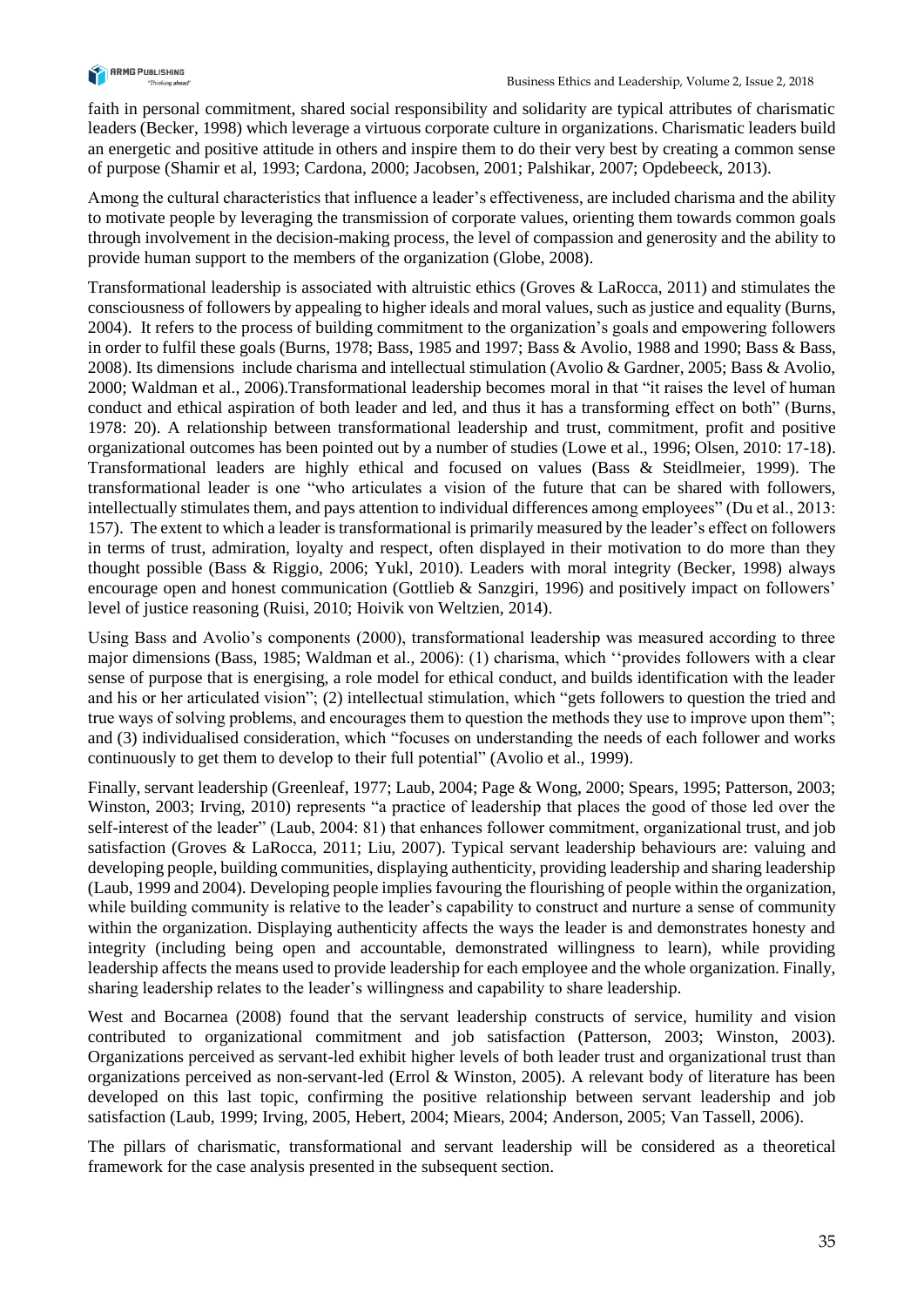### **4. The Case Study**

## **4.1. Methodology**

The empirical analysis have been developed using a qualitative approach (Bailey, 2007) based on a case-study method (Yin, 2009; Eisenhardt & Graebner, 2007) that is considered particularly suitable to examine a contemporary phenomenon in its real-life context (Wisnoentoro, 2014). Despite the limitations of this research approach, tied to the non-generalization of the results, it allows a comprehensive and deep analysis. Namely, the use of a case-study approach has been detected in recent literature on servant leadership (McNeff & Irving, 2017).

The case is relative to an Italian company − Geico Spa, selected for traits of excellence relative to both the business and the leadership model. For years Geico has been part of a multi-stakeholder table (formed by scholars, academics, entrepreneurs and managers) aimed to share business experiences and best practices in collaboration with the Italian Institute for Corporate values (ISVI, 2017). Recently, the company has been included among the Italian enterprises characterised for their far-sighted and sustainability-orientated strategies and capable to successfully combine financial, social, environmental and ethical objectives (Serio, 2017).

We used secondary sources to collect data. First, we carried out a document analysis based on Geico annual reports, press releases and information downloaded from the company website (Dec 2016-Feb 2017), followed by the analysis of books and articles published in the last five years (2012-2016) referred to the company and the entrepreneurial/managerial team (Zattoni, 2016 and 2017). Finally, a participant observation was performed during several forums and ISVI's round tables held in 2016 and 2017<sup>1</sup>.

## **4.2 GeicoTaikisha**

#### *Company profile*

Geico is a world industry leader in engineering, construction, installation, and commissioning of automated turnkey vehicle body painting systems. It is headquartered in Cinisello Balsamo, in the province of Milan (Italy). Geico's mission is "to understand and pursue customer expectations with respect for people, the local community and the environment". The aim to grow and contribute to the society is stated by the corporate philosophy (Geico Annual Report, 2015), as well as the purpose to preserve the environment: "For us the future has a date, a name and a goal: 16 June 2020, Energy Independence Day, to produce zero environmental impact painting systems".

Geico's history spans 50 years. Founded by G. Neri and G. Mandelli, from its beginning the company developed important partnerships with large international groups in the painting system sector (such as Drysys Equipment, Carrier and Haden). In the 1970s, the oil crisis and a tense political climate upset the balance: Haden Drysys sold its shares to Gecofin, owned by the Neri's family. In the meantime, Geico's group subsidiaries were expanding: Arabnia Ali Reza, G. Neri's son-in-law, managed the Nigerian branch, before being charged to direct Fast, a company located in Italy specialized the manufactures paint tinting and mixing machines. In 1994, after the founder's death, Arabnia and his wife Laura took the control of the Group whose proprietorship (51% of shares) was later acquired by Comau, a company of the Fiat Group. In 2006, Geico was back in the hands of the Arabnia family, which took over Haden Drysys patents and launched the Geicoproject international network. In 2009, despite the economic global economic crisis, the Chief Executive Officer (CEO), Arabnia A.R, decided to stake everything on innovation with the view of displacing competitors on the recovery of the market. In 2013, the "Pardis Innovation Centre" was inaugurated: the most important car painting R&D centre in the world and the concrete expression of Geico's philosophy.

In 2011 the Group set up an alliance with Taikisha, a Japanese large company specialised in paintings systems. Gecofin maintained the 49% of shares. Leveraging on a more sustainable size and a better financial stability the Group strengthened its internationalisation process and consolidated the competitive and technological leadership through innovative and eco-efficient solutions. Currently Geico and Taikisha have a joint presence in 28 countries, a network of over 52 offices, 6 manufacturing units and an annual turnover of \$1.8 billion. The group counts over  $5,000$  employees, of which about 1,000 are engineers and painting industry specialists<sup>2</sup>.

<sup>-</sup><sup>1</sup> The round tables and forums were held at the University of Bocconi (Milan).

<sup>&</sup>lt;sup>2</sup>The financial statements of Geico Spa and its subsidiaries are consolidated in Taikisha Group financial statements (holding). Drawing from the Annual Report 2015 (Taikisha Ltd. and its Consolidated Subsidiaries, as of March 31, 2014 and 2015; April 2014 - March 2015) the company has total liabilities and net assets of \$1,565,511 (Thousands of US dollars), Net sales of completed construction contracts \$1,526,969; Net income: 50,592; Sales: ¥183,648 million (Consolidated: year ended March 2015) and a number of employees: 4,795; Research & Development costs: of approximately €6 million were recorded in 2013 alone.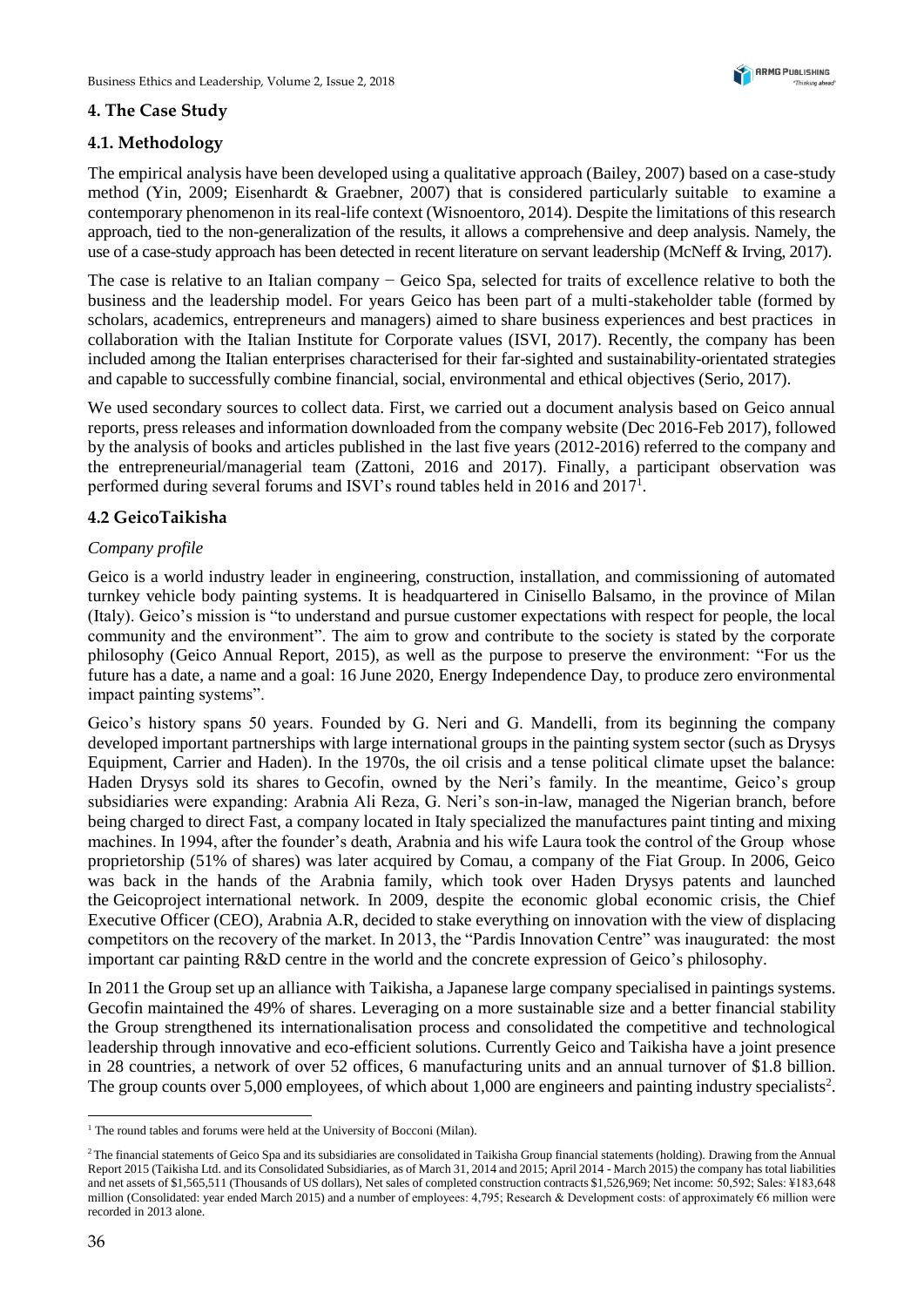

Despite the growth and the alliance with Taikisha Ltd, Geico's philosophy, drawn from the family firm, has not changed and still represents a driver for the Group's success. On occasion of its fiftieth anniversary, Gecofin inaugurated the "Laura's Garden of Thoughts", conceived as a place where people find their physical and mental balance and pursue their well-being.

#### *The business model*

The company is committed to achieving the excellence through on-going innovation, investing in know-how and human resources. Geico is 'made by people for people'. "We believe in innovation and passion: our true edge. It is our people who inject fuel into our engines, who allow us to continuously improve our performance and who guide us towards our next stop, Energy Independence Day. We believe in people and their well-being. Only when rationality and creativity combine can unimaginable results be achieved. We believe in excellence and continuous improvement. And that is what we aim to achieve". According to the afore mentioned statements, the corporate strategies are focused on: human resources development; continuous innovation; constant investment in technology and know-how; penetration of international markets; global commercial and technological alliances and efficiency improvement.

Such orientation led the Group to become the second world player in the industry and the most prestigious centre in terms of technology for the automotive sector, awarded by several institutions, including the prize for a study on the balance between emotional and analytical intelligence within the business context.

The values are the soul of Geico (Tab. 1) and drive the company to implement its mission.

| Loyalty                   |
|---------------------------|
| Transparency              |
| Consistency               |
| Determination and Passion |

Table 1. Geico's Fundamental Values

#### Source: our elaboration from Geico's corporate website

The core business requires continuous investments in engineering and services to provide customers with the most competitive and technological solutions, respectable of the environment. At the same time, people (customers, employees, suppliers and partners) are at the core and the Group is actively engaged in understanding their expectations, respecting their differences and encouraging their passions in order to create a healthy and challenging work environment. Growth and development of individuals is one of the pillars of the business model, such as respect for the past, present and confidence in the future<sup>3</sup>. Moreover, Geico's focus is on ethics and the company is engaged in encouraging honest, dignified and respectful behaviour, both internally and externally, as pointed out in the following section.

#### *The governance and the leadership model*

Geico's board of directors comprises 7 members including Ali Reza Arabnia, the current Chairman and past CEO<sup>4</sup>. The company adopts an organizational model that includes the code of ethics to regulate the conduct of directors, employees and partners (in compliance with Italian Legislative Decree no. 231 of June 8, 2001 on corporate liability and Legislative Decree no. 61 of April 11, 2002 on the reform of corporate offences and security). The code of ethics identifies the corporate values and emphasizes the rights, duties and responsibilities of internal and external stakeholders. It has been developed to ensure that the Group's core ethical values are clearly defined and constitute the cornerstone of the corporate culture. "Each of us is proud of the strict rules of conduct associated with Geico Group employees. Let us decide together to continue to be a company that is not willing to tolerate anything but complete honesty, fairness and integrity in dealing with all groups that count on us. The Group strives to ensure that the principles of the Code are shared by stakeholders, being aware that "strict moral rules are in reality also an advantage for business and constitute a corporate asset" (see Zattoni, in ISVI, 2016: 32). The Code consists of three parts: the ethical principles; the rules of conduct; and the implementing rules.

-

<sup>3</sup> [www.taikisha-group.com](http://www.taikisha-group.com/ir/index.html)

<sup>4</sup> In 2017 Arabnia's son entered the role of CEO. In this regard, the President affirmed: "My son's values are the same as mine and those of Geico. His tastes and his way of doing things may be different, but the values are the same. Geico will be based on these values for as long as our family remains at the helm" (Zattoni, in ISVI 2016: 27).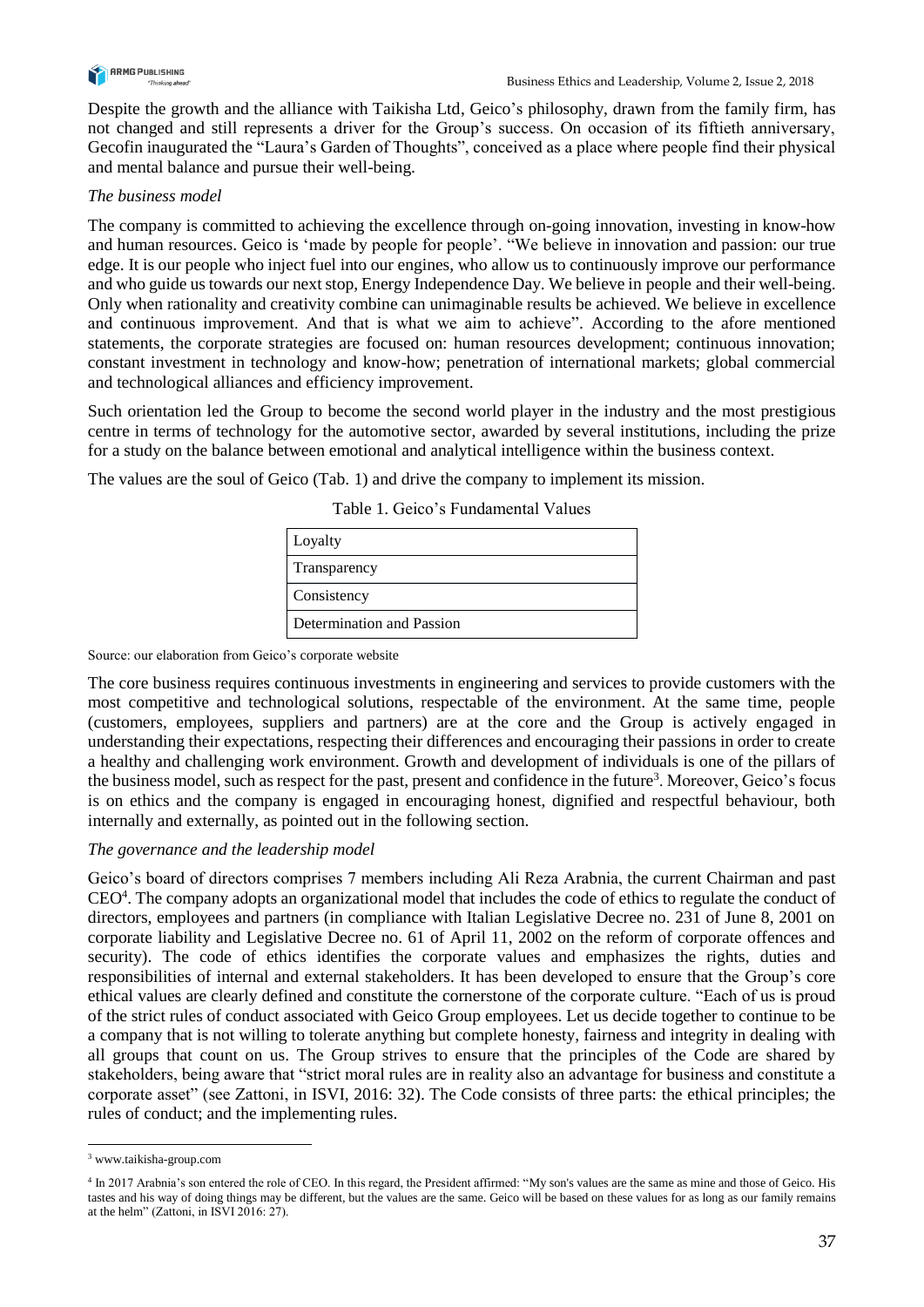A second fundamental tool is represented by the Geico's staff assessment parameters that cover four areas: a) Competence, b) Growth, c) Loyalty/Ethics and d) Leadership. The assessment is divided into quarters and the possible levels of evaluation range from 1 to 4. Evaluation parameters include several aspects (Tab. 2) that form the pillars of the corporate culture triggered during several years. Starting from more than a decade Arabnia organized cultural courses to communicate the new corporate values on which to rebuild the approach to work. He wanted to facilitate the transition from a management model based on 'Monarchic Darwinism' to one based on altruism, sharing and team working. Values such as respect, fairness and hospitality replaced careerism, classism and individualism pursuing the organizational changes. His desire was to transform Geico employees into responsible, polite and friendly people" (see Zattoni, in ISVI, 2016: 12).

| <b>Parameters</b>        | Content                 | <b>Maximum Range</b>                                                          |  |  |
|--------------------------|-------------------------|-------------------------------------------------------------------------------|--|--|
| Technical<br>and         |                         | Has extensive specialist skills.                                              |  |  |
| professional capacity    |                         |                                                                               |  |  |
| Performance/results      |                         | Able to get involved in situations that arise due to decisions taken;         |  |  |
| orientation              |                         | rationally, efficiently and without anxiety addresses the problem resulting   |  |  |
|                          |                         | from the decisions taken.                                                     |  |  |
| Reliability              |                         | S/he is accurate, knows how to respect deadlines and commitments by           |  |  |
|                          |                         | adjusting his/her and/or the organization's actions and fully satisfying the  |  |  |
|                          |                         | agreements with those in the relation.                                        |  |  |
| Analysis and Synthesis   |                         | Systematically analyses the situation to determine the causes and             |  |  |
| Capacity                 |                         | consequences. Determines in advance the steps of a process and what is        |  |  |
|                          |                         | needed to accomplish a task or achieve a goal. Expresses the essence of the   |  |  |
|                          |                         | problem to others.                                                            |  |  |
| Availability             |                         | Responds without limitations to exceptional needs of the company.             |  |  |
| Flexibility both toward  |                         | Enthusiastically welcomes new situations and adapts quickly without           |  |  |
| situations and others    |                         | preconceived opposition. Accepts changes in his/her role also using           |  |  |
|                          |                         | previous experience.                                                          |  |  |
| Proactivity/Innovation   |                         | Interconnects concepts and elements that others have not linked and           |  |  |
| (Creativity)             |                         | generates original ideas. Out of the box thinking to find realistic solutions |  |  |
|                          |                         | outside of his/her own scope.                                                 |  |  |
| Potential<br>(Plenning,  |                         | Seeks situations that are unusual to implement his/her own growth plan.       |  |  |
| Versatility)             |                         | Has capabilities and qualities that are marketable at deeper levels and/or in |  |  |
|                          |                         | different areas.                                                              |  |  |
| Ambition                 |                         | Knows exactly what s/he wants and how to get it. Is always willing to make    |  |  |
|                          |                         | sacrifices beyond the norm to achieve his/her own growth objectives.          |  |  |
|                          |                         | Creates situations necessary to support his/her own growth.                   |  |  |
| Company Spirit (sense of |                         | Actively participates in company life; internal and external behaviours       |  |  |
| belonging)               |                         | show his/her pride in being part of the company, creates opportunities to     |  |  |
|                          |                         | strengthen the sense of belonging in others.                                  |  |  |
| <b>Ethics/Loyalty</b>    | Practicing the declared | His/her behaviours fully reflect the company's ethical values; practices the  |  |  |
|                          | ethical values          | declared ethical values (consistently) and helps others do the same.          |  |  |
|                          | Correctness             | In every situation, his/her behaviours are correct, dignified and respectful  |  |  |
|                          |                         | towards both internal and external stakeholders, helps others do the same.    |  |  |
|                          | Relationships<br>with   | Collaborates with colleagues by creating a good business climate without      |  |  |
|                          | others/contribution to  | compromising work programs.                                                   |  |  |
|                          | improving the human     |                                                                               |  |  |
|                          | environment             |                                                                               |  |  |
|                          | Social intelligence     | Able to diagnose social situations: grasps and analyses influences and        |  |  |
|                          |                         | interpersonal relationships in a group and helps others do the same.          |  |  |
|                          | Cooperation             | Integrates own efforts with those of others, provides and asks for            |  |  |
|                          |                         | information, makes own efforts available to others; invites others to do the  |  |  |
|                          |                         | same.                                                                         |  |  |
| Altruism                 | Disposal of others      | Spontaneously helps colleagues even making sacrifices.                        |  |  |
|                          |                         | Pays great attention to people, ensuring the highest degree of respect for    |  |  |
|                          | Responsiveness<br>to    | (colleagues/co-workers,<br>others<br>customers,<br>suppliers,<br>partners),   |  |  |
|                          | others                  | understanding their needs while respecting diversity and supporting their     |  |  |
|                          |                         | passion.                                                                      |  |  |
| Responsibility           | Sense of responsibility | Has a high sense of responsibility: does not allow external factors to affect |  |  |
|                          |                         | reaching the objective. Puts the company's needs ahead of personal            |  |  |
|                          |                         | problems. Conveys this sense of responsibility to colleagues/collaborators.   |  |  |
|                          |                         | Commitment and willingness are constant. Despite difficulties, s/he wants     |  |  |
|                          | Perseverance            | to achieve the objectives, without being fanatical or stubborn.               |  |  |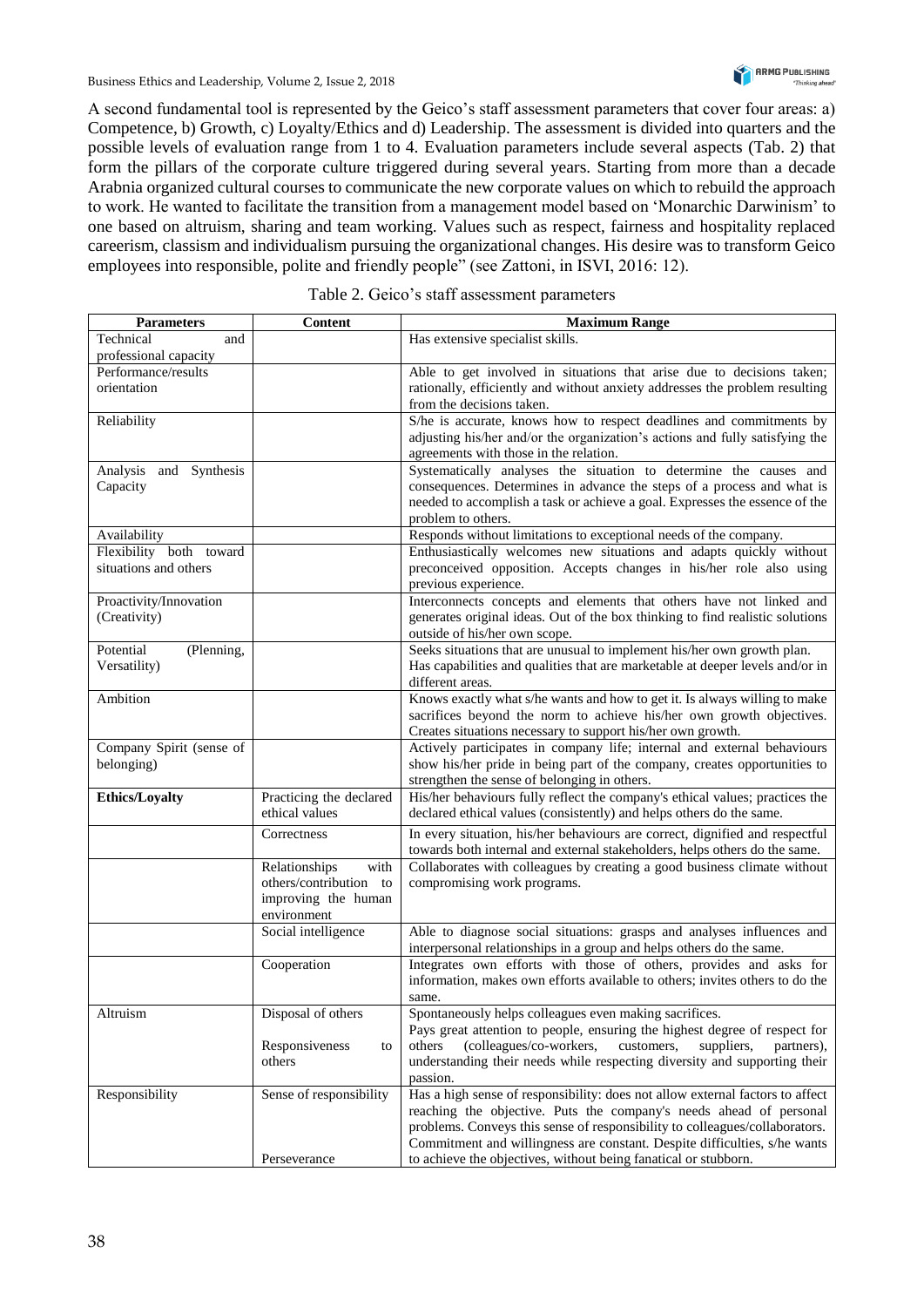

| Content              | <b>Maximum Range</b>                                                                                                                                             |  |  |  |
|----------------------|------------------------------------------------------------------------------------------------------------------------------------------------------------------|--|--|--|
|                      | Respects and helps others understand and respect the organization's rules                                                                                        |  |  |  |
|                      | and constraints, promoting the quality of results.                                                                                                               |  |  |  |
| Persuasion           | Able to put forward his/her ideas. Tends to overcome obstacles and                                                                                               |  |  |  |
|                      | resistance of others, always respects the rules and others.                                                                                                      |  |  |  |
| with<br>Relationship | Responds in case of a disagreement, but is also able to agree.                                                                                                   |  |  |  |
| authority            |                                                                                                                                                                  |  |  |  |
| Self-Expression      | Communicates rationally and emotionally.                                                                                                                         |  |  |  |
|                      |                                                                                                                                                                  |  |  |  |
|                      | Has the ability to adapt his/her language to the other party                                                                                                     |  |  |  |
|                      | development<br>Promotes<br>the<br>personal<br>and<br>professional<br>of                                                                                          |  |  |  |
|                      | colleagues/employees, tries to give advice and help others take                                                                                                  |  |  |  |
|                      | responsibility.                                                                                                                                                  |  |  |  |
|                      | Encourages others to make decisions that that s/he would be able to make                                                                                         |  |  |  |
|                      | first hand. Non-centralized and invites colleagues/co-workers to make                                                                                            |  |  |  |
|                      | decisions independently.                                                                                                                                         |  |  |  |
|                      | Creates a favourable and participatory organizational climate, employees                                                                                         |  |  |  |
|                      | participation motivation skills activating and orientating specific                                                                                              |  |  |  |
|                      | behaviours in the group aimed at fulfilling the objectives.                                                                                                      |  |  |  |
|                      | Able to structure the use of resources to achieve the objectives.                                                                                                |  |  |  |
|                      | Makes his/her skills available to others to verify the quantity and<br>quality of results through critical analyse.                                              |  |  |  |
|                      | Facilitates and stimulates the group's production. Invites conversation,                                                                                         |  |  |  |
|                      | mediates conflicts, facilitates involvement in the objective.                                                                                                    |  |  |  |
|                      |                                                                                                                                                                  |  |  |  |
|                      | Grasps the complexity of situations, framing individual issues into higher                                                                                       |  |  |  |
|                      | level.                                                                                                                                                           |  |  |  |
|                      |                                                                                                                                                                  |  |  |  |
|                      | Even in stressful situations, is able to fully utilize his/her skills. Always able                                                                               |  |  |  |
|                      | to face and manage personal conflict situations.                                                                                                                 |  |  |  |
| and conflict         |                                                                                                                                                                  |  |  |  |
|                      | In an unstructured situation, does not ask for approval, knows how to                                                                                            |  |  |  |
|                      | organize his/her work alone without losing contact with others.                                                                                                  |  |  |  |
|                      | Verbalisation<br>Development<br>Delegation<br>Motivation<br>Organizational<br>Coordination; Control<br>Team Spirit<br>Abstract reasoning<br>Tolerance to anxiety |  |  |  |

| Table 2 (cont.). Geico's staff assessment parameters |  |  |  |  |
|------------------------------------------------------|--|--|--|--|
|------------------------------------------------------|--|--|--|--|

Source: our elaboration of ISVI, 2016: 28-31

Ali Reza Arabnia, the current the President of Geico, was born in Tehran (Iran) in 1955. After a brilliant education and professional background in 1980 he got married with G. Neri's daughter and started to lead the family business at the age of 29, in a time marked by generational change and a backdrop of severe financial situations.

"At the helm of the company, I adopted an analytical approach, that is, an emotional approach. The latter, not based on rational calculations, prevailed when I decided to buy back the family business, founded by my fatherin-law, to ensure a professional future, thanks to those employees to whom the company had become important. Many though the choice was "crazy" and it was hardly understood. My friends could not understand me. Just a few years earlier, I successfully managed the listing of a company on the American Stock Exchange. I was rich but also very sad because I knew that I had no autonomy. I did not want to get rich at the expense of people who worked for years in a company" (A.R. Arabnia; see Olivari, 2015: 54).

Arabnia started intensive training activities: he created an internal school and a working group for innovation. "I believe that every leader and CEO worth his title will not forget that when success comes, his/her responsibility is towards society and communities inside and outside the company. Therefore, important projects were created for young people who want to work but cannot find the way, like New Gate-Bridge, a bridge between young people looking for work and companies looking to give them a chance. A second project is New Bridge, for people younger than 55 years old, out of work and having difficulty in finding it, to whom we offer information, introduce them to the businesses and pay their salaries for three months" (A.R. Arabnia; see Olivari, 2015: 56).

"We believe in young people and in the passion that drives them. The J-Next project aims to provide an opportunity for young people to gain direct employment with the company through dedicated paths and constructive coaching for different business areas" (A.R. Arabnia, January  $27<sup>th</sup>$ , 2016).

Among the several projects triggered by Arabnia, we can cite the "Training Fridays" that allows collaborators to take part in refresher courses and explore areas yet to be discovered, promoting their professional and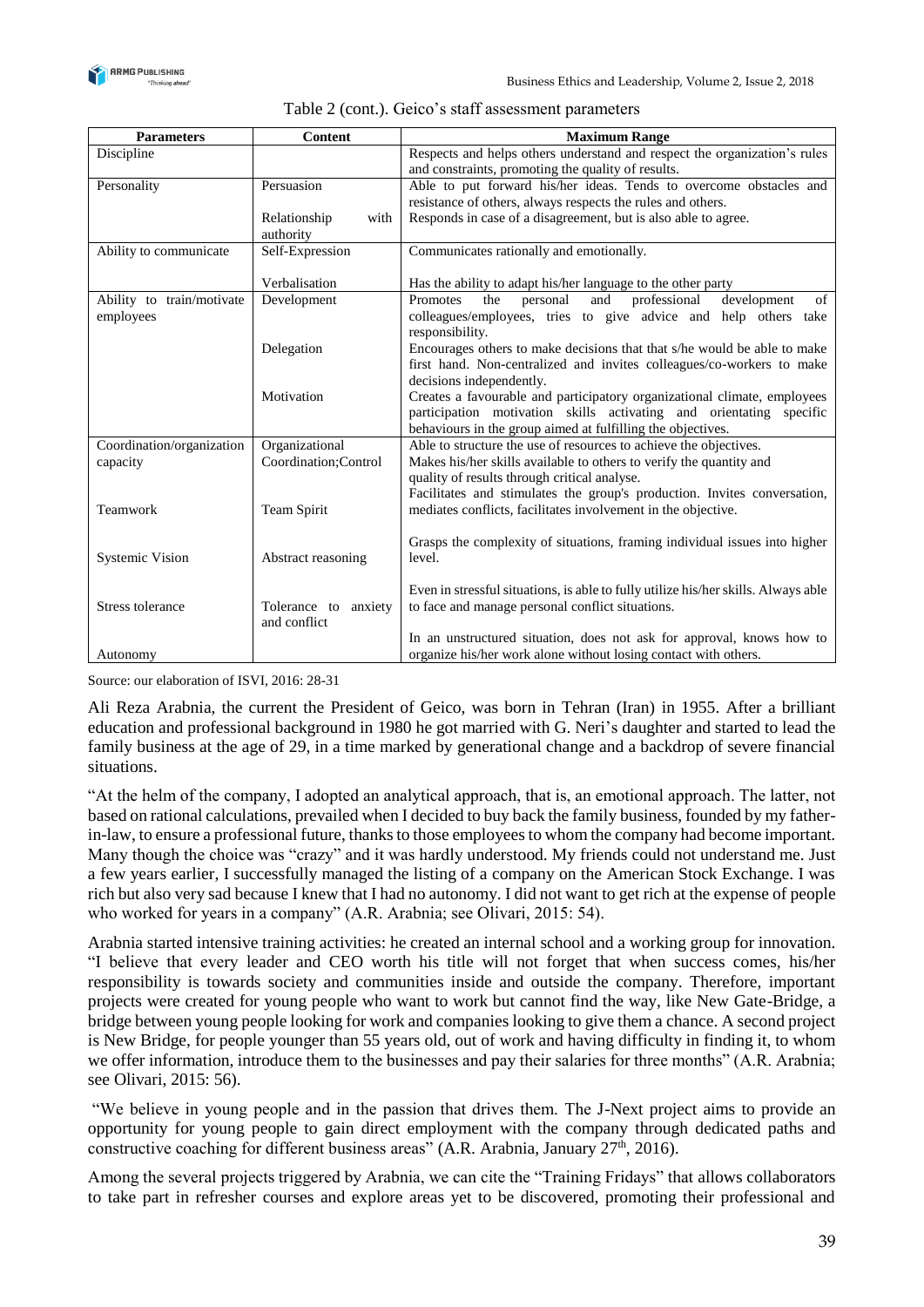personal growth. "For us, professionalism and culture merge into a harmonious balance. That's what Training Fridays are for".

Moreover, the Group activates several School and University training initiatives, including attending conferences and participating with lecturers. Students "get a taste" of Geico and can visit the company through open days. The educational curriculum can expand in many ways, including the possibility of curricular or extra-curricular corporate dissertations and internships.

A further project relates to the "Pippo Neri Campus", created to allow ongoing training and knowledge sharing and a balance between technological and cultural innovation. "Five rooms in all, with an entire floor dedicated to the company's founder and reserved for the culture and training of employees who are continuously engaged in refresher courses" (Geico's website).

Finally, the Pardis Innovation Center and the Laura's Garden of Thoughts − 2,000 square metres devoted to the physical and mental well-being of employees and partners, including a Zen garden, corporate gym, bistro area and cultural and entertainment area an amphitheatre and a photo gallery − testify the will to pursue cultural and technological innovation and merge the company's rational and technological soul and the cultural soul, tied to emotions and individual creativity (see Zattoni, 2016 in ISVI: 17). To this end, every year several meeting focused on these dimension are organized, involving executives, partners and employees. The great attention Geico reserves to technological and cultural aspects has been awarded by numerous national and international prizes.

#### **5. Discussion**

All the afore mentioned projects mirror a leadership model attentive to people's flourishing, both in terms of capabilities and skills and the personal growth. "*What does it mean to do the good of the enterprise*? Ali Reza Arabnia answers to this question affirming that "There are no particular secrets to do the good of the company, rather simple correct and honest behaviors towards others. The command of an ancient Persian religion inspired by Zoroaster was: think good, tell good and act good. I believe that every leader, to be worthy of the title, must understand that his/her approach, his/her way of thinking, his/her work, has a direct a relevant effect on society, not only on the company. If I am doing well my role, I am doing well with my employees, who do not bring home malaise and problems; as a result, they will transfer positivity to society. By contrast, if I create a Darwinian environment, putting one against each other, treating employees as subjects, this will hinder the possibility to give the best of themselves. The productivity of the company is a consequence of the climate that one breathes in the company. A cynical working environment, based on fear, paralyzes intelligence, enthusiasm and creativity. Fearing, you may have immediate results. The quarterly growth obsession is the enemy of the company's good. Bad periods can happen, even ugly years, but this must not touch the company spirit" (A.R. Arabnia, January 27<sup>th</sup>, 2016).

Moreover, the leader affirms that: "I'm not saying this just because I'm the entrepreneur and the business owner. I had the same opinion when I was charged as a manager in other companies. I always say: if you are not afraid to die, you will live forever! Companies operating in the automotive sector (mechanical, plant and metal engineering) often experience dark moments. We have to be psychologically prepared and have the strength to react. And the reaction must be both rational and spiritual, because we must have the power of spirit. In companies like mine, it is necessary to create an attitude to tackle adversity. Geico slogan is "living by resilience": every difficulty has to make you stronger! We must convey the sense of difficulty, but also confidence and optimism to overcome it!" (A.R. Arabnia, Geico past CEO and President; see ISVI, 2017).

The President strongly believes that cultural and technological innovation are synergistic and that the company's success rests on efficient behaviours and collaborative attitudes. "I believe in teamwork. We should not assess people only on their efficiency in accomplishing a task. Some people do not contribute in a special way from a technical point of view, but their presence balances the team and gives a touch of serenity because they know how to be part of a team" (Zattoni, in ISVI, 2016: 19).

According to Arabnia's beliefs, a corporate culture deeply rooted in values such as respect, fairness, responsibility and loyalty, enables Geico to meet customer expectations and, at the same time, contributes to the development of individuals, communities and the environment. People who are responsible for the corporate identity and human resource functions nourish and sustain the entrepreneur's cultural approach inside and outside the company.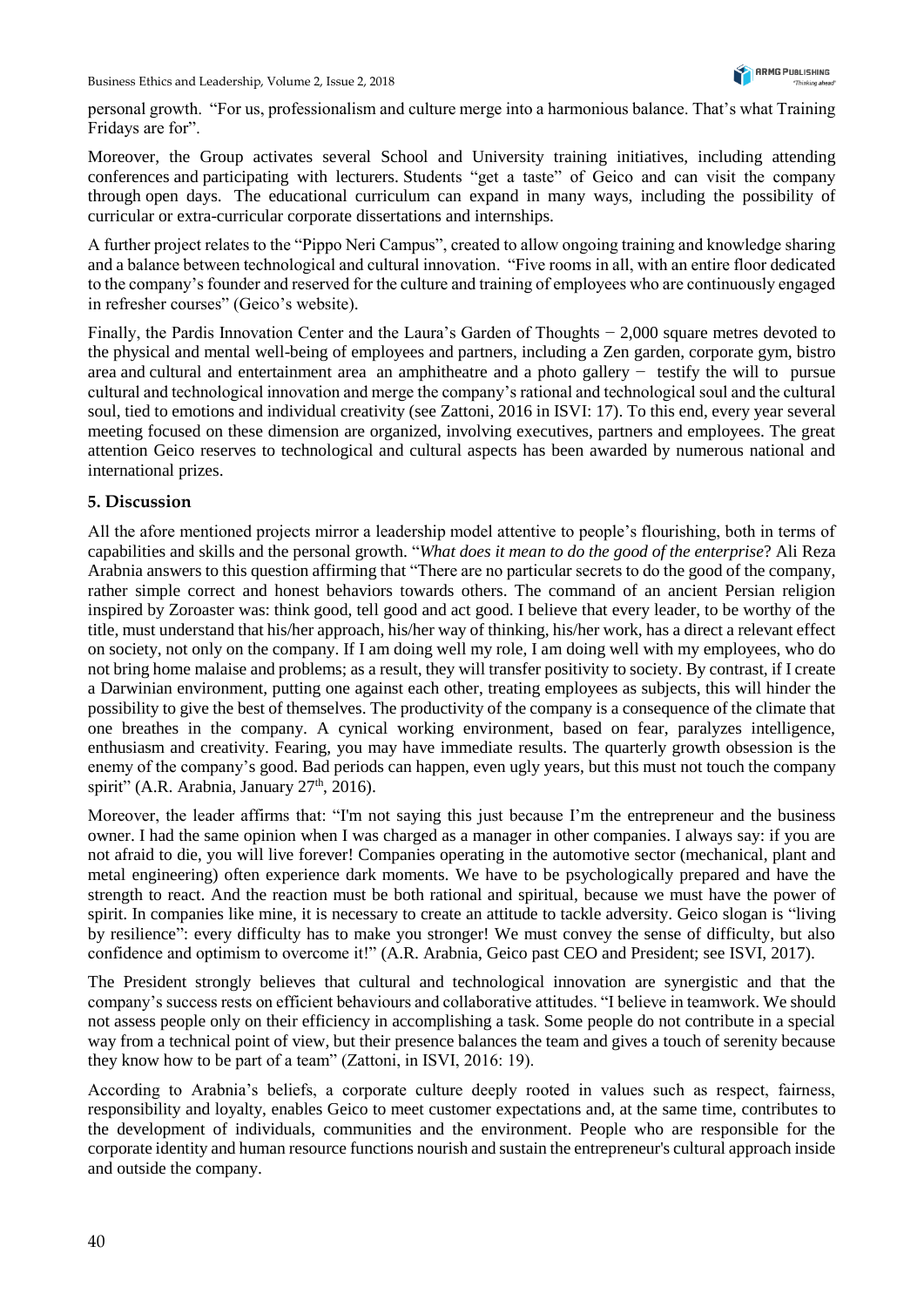

The attention to employees and stakeholders' welfare is tangible and proved by the aforementioned projects. A further example, among others, is relative to "Near to You" service, a company of the Group that directly delivers fruit and vegetables to employees and allocates at least 5% of receipts and 50% of profits to social activities. As an advocate of the importance of the well-being of employees, Reza Arabnia addresses their needs in a structural way with care and passion. Beyond his strong relationship with the Italian employees, he was (and currently is) committed to improving the working and personal conditions of local workers. He personally met them to understand their potential. In addition, he promotes study and learning to further their professional development, career advancement and related salary increases. In 2009, he changed the company also from an aesthetic and pleasantness point of view. He told everyone: 'Our values are respect, fairness and hospitality. You have to stop shouting or speaking ill of colleagues, you must learn to explain in a civilized manner and to confront each other openly' (Zattoni, in ISVI, 2016: 12).

Drawing from the case the typical features tied to charismatic, transformational and moral based leadership emerge from the case (Liu, 2007; Olsen, 2010; Brown, 2011; Palshikar, 2007). Arabnia displays authenticity in his personal and professional choices. He is and he acts as a good leader who is committed to pursue a virtuous-grounded orientation of the company. He is a generous person and great to work for. He is animated by the desire to build a sense of community within the organization by always nurturing the growth of personal and community culture and the flourishing of the internal and external socio-economic environment.

Moreover, the pillars of servant leadership can be found (Greenleaf, 1977; Laub, 2011) in valuing and developing people. Arabnia takes interest in each employees, enjoying the esteem of his collaborators and employees who are considered genial and creative people. He takes care of them and treats them with great respect, putting trust in them and favouring personal and professional growth. He also provides leadership, because the tension to innovate stimulates challenges for the employees. Leading by example, he shows an inspiring vision of the organization's future. Arabnia frequently speaks of soul, spirit and a shared sense of responsibility. Such values are spread through both personal relationships and formal organizational tools (such as the staff assessment parameters). In addition, the characteristics of the organizational culture which stimulate individual ethical behaviour and lead to ethical performance (Kaptein & Wempe, 2002; Kaptein, 2011), are detectable in the case. Clarity and congruency relative to moral expectations towards employees are expressed within organizational practices (such as the staff assessment parameters) in a way that is compatible and consistent, for example through congruent role modelling from managers and the cultural and organizational projects (Brown & Treviño, 2006; Kaptein, 2011). Achievability, intended as the balance between moral expectations formulated by organizations and employees' capability to live up to them (Kaptein & Wempe, 2002; Kaptein, 2011) is pursued through transparency of information, sharing of objectives and training that represent organizational practices aimed to allow individuals to meet their responsibilities. Supportability – the extent to which individuals are fostered or hindered by the organizational practices to behave ethically – is operationalized by providing the motivation testified by Arabnia's behaviour. Visibility – the way ethical and unethical behaviour is made manifest within the organization – and discussibility are favoured by cultural innovation, nurtured by the several activities "hosted" in Laura's Garden of Thoughts. Finally, sanctionability is formally operationalized through the application ethical codes.

The staff assessment parameters used to evaluate people specifically point out values and virtues such as loyalty, cooperation, altruism, and responsibility. These values rest on virtues that affect leaders' behaviors and competences (Liu, 2007; Hoivik von Weltzien & Melé, 2009; Hoivik von Weltzien, 2014; Del Baldo, 2017; Blok et al., 2015) and shape the business culture, thus orienting the strategy towards a consistent sustainable business model.

With regard to the questions posited at the base of the study, we can therefore affirm that Geico's business models is positively affected by the leadership model. This latter is market by an authentic attention to human beings, the environment, the stakeholders' needs (Page & Wong, 2000; Patterson, 2003; Van Tassel, 2006; Laub, 2011; Du et al., 2013) and rests on integrity and a set of values and virtues, such as courage and fortitude in facing crisis, prudence in developing partnership, justice in treating employees. Moreover, we can argue that a similar model of sustainable growth and "a gentle capitalism" – capable to enhance human beings - are not a utopia, but a real possibility for every type of enterprise, despite many difficulties to overcome and many traps to avoid (Lin-Hi & Müller, 2013). In fact, such possibility can only become concrete starting from a precise will, which must be triggered by the entrepreneur and the top management and spread throughout the organization, that is the will to adhere to the philosophy of integral and multidimensional development (Jakobsen et al., 2017) that induce businesses to strongly question and reframe their business models.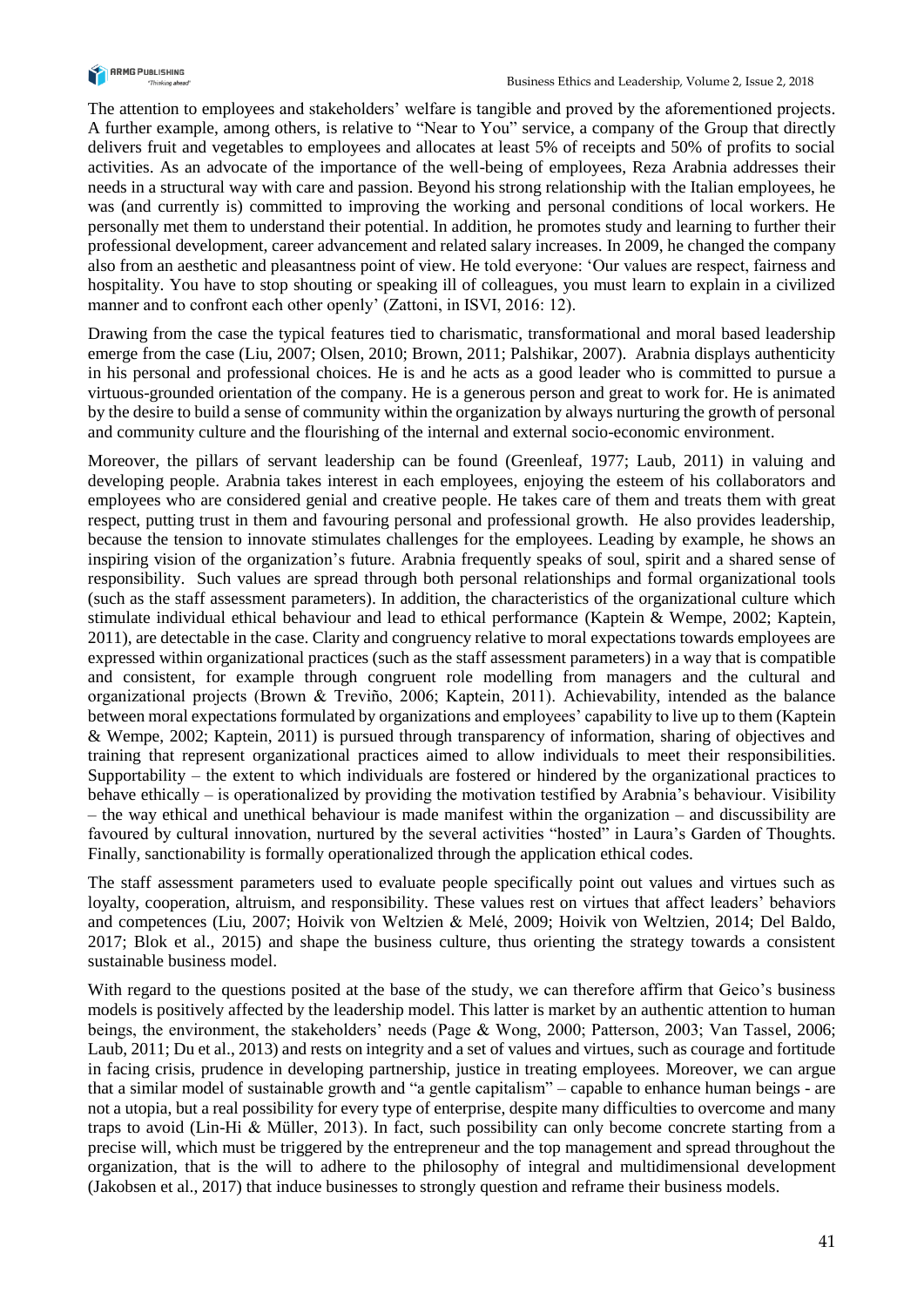### **6. Conclusion**

What authentically animates organizations to achieve a sustainable development through a "good management" is a leadership style that lies on: a "passion" for the good of company − stronger than the attachment to one's self and personal interests; an inexhaustible desire that people flourish; and a sincere wish to develop the company in harmony with that of all its interlocutors and its surrounding environment (Greenleaf, 1977; Spears, 1995; Solomon, 1992). Such a leadership model enhances employees' enthusiasm and creativity, propagates inside and outside the company and generates an attitude to take care of the social, ethical and environmental aspects involved in the 'internal and external' life of the enterprise, such as the welfare of employees, a good working environment, the work-life balance, relationships with the territory (ISVI, 2017). The leadership is centred on moral and action competencies which manifests in particular in terms of attention to people and their human and professional growth, as well as enhancing trust, justice, inducing to find out confidence, courage and strength to overcome the difficulties, positively face challenges, promote change and manages successes (Kaptein, 2009; Lloyd & Mey, 2010; Bouckaert, 2011; Dentoni et al., 2012; Blok et al., 2015). This virtuous leadership style leads to a business model that allow people inside and outside the company to flourish. At the same time it allows the company to growth harmoniously and synergistically across all dimensions (economic, financial, competitive, social, environmental and ethical), preserving the dangers of a short view orientation (McNeff, & Irving, 2017).

Accordingly, we can argue that corporate sustainable behavior originates from the good character of corporate decision-makers who are searching for the good life, both in their actual living inside and outside the company (Blok et al., 2015), thus leading the authentic CSR and the orientation towards sustainability (Osagie et al., 2017). Moreover, the virtue ethics perspective allows us to acknowledge a moral emancipation and engagement in corporate sustainable behaviour at the individual and organizational level.

However, we are aware that the work is affected by limitations, some of which can be overcome in future research steps. First, results cannot be generalised; indeed the study should be extended to other cases, to be selected among the companies that collaborate with the ISVI Institute. Secondly, secondary data used to collect information can be affected by a limited objectivity. Despite these limitations, the work has both scientific and managerial implications. With regard to the former, it contributes to shed light on the relationship between leadership, intrinsic CSR and authenticity, which is still little investigated. In relation to the latter, results can be useful for education and practice because − from a virtue ethics perspective − the study points out specific virtues that enable competencies to enhance CSR and sustainability, which can be developed through educational and professional practice (included collaborating with universities). As such, the research project helps to improve the diffusion of sustainable leadership in real business contexts, thus opening new trajectories for a fruitful convergence between theory and practice.

#### **References**

- 1. Accenture (2010). A new era of sustainability UN Global Compact − Accenture CEO Study.
- 2. Anderson, K.P. (2005). A correlational analysis of servant leadership and job satisfaction in a religious educational organization. *Dissertation Abstracts International*, *66*(01A), 239.
- 3. Aristotle (2009). The Nicomachean Ethics (translated by David Ross). Oxford/ New York: *Oxford University Press.*
- 4. Avolio, B.J. and Gardner, W.L. (2005). Authentic leadership development: Getting to the root of positive forms of leadership, *The Leadership Quarterly*, 16, 315-338.
- 5. Avolio, B. J., Bass, B. M., & Jung, D. I. (1999). Re-examining the components of transformational and transactional leadershipusing the multifactor leadership questionnaire. *Journal of Occupational and Organizational Psychology*, 72, 441-462.
- 6. Bachmann, B. (2017). Ethical Leadership in Organizations. Concepts and Implementation. Chem, Switzerland: Springer, Int. Publishing.
- 7. Bailey C.A. (2007). A guide to qualitative field research. 2nd Edition: Pine Forge, Sage.
- 8. Bass, B.M. (1985). Leadership and performance beyond expectations. New York: *Academic Press.*
- 9. Bass, B.M. (1997). Does the transactional-transformational leadership paradigm transcend organizational and national borders? *American Psychologist,* 52, 130-139.
- 10. Bass, M.B. and Avolio, B.J. (1988). Trasformational Leadership, Charisma and Beyond. In Hunt, J.G., Baliga, B.R., Dachler, H.P. and Schriescheim, C.A., Emerging Leadership Vistas, Lexington: *Lexington Books*, pp. 29-49.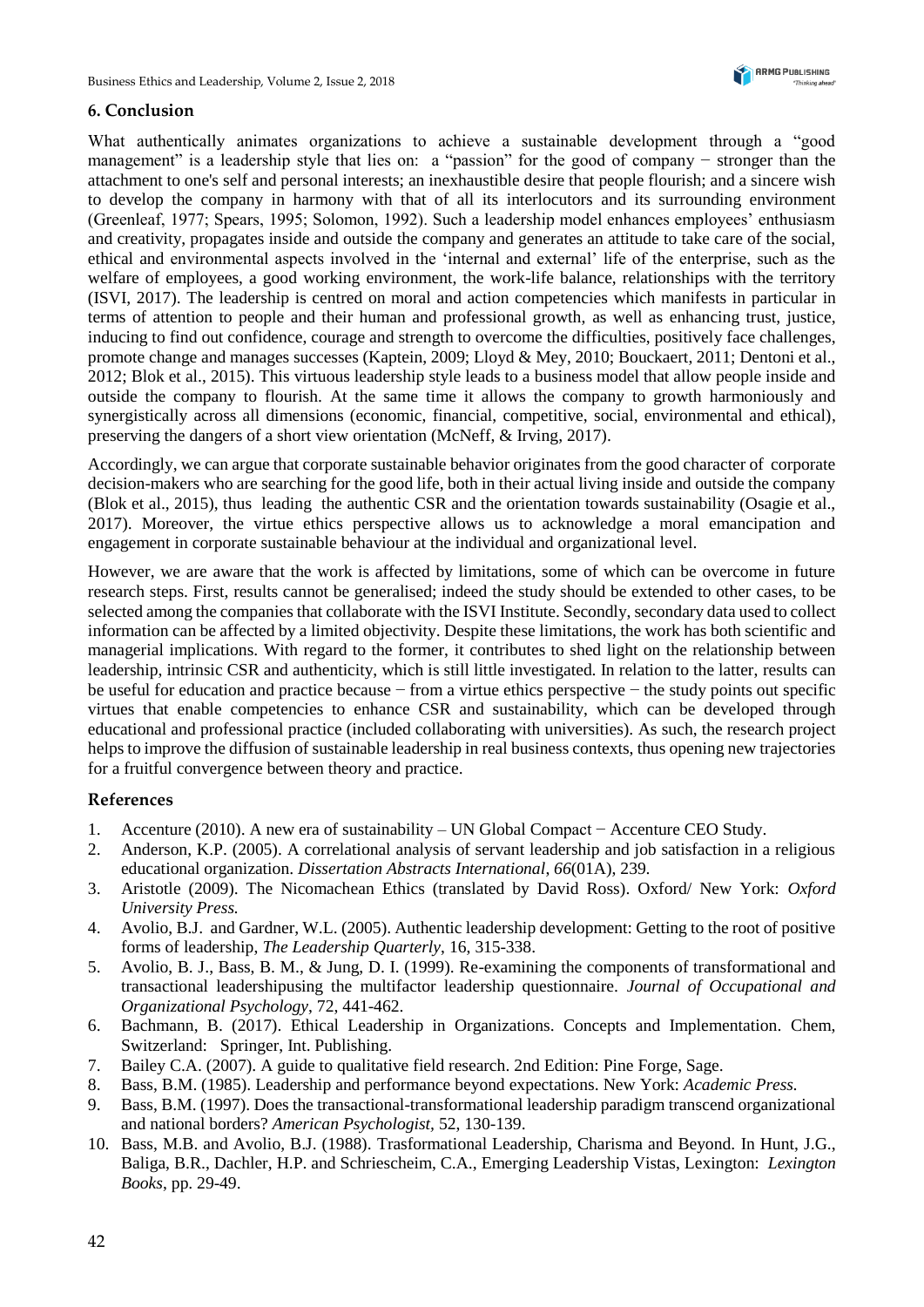

- 11. Bass, M.B. and Avolio, B.J. (1990). The Implication of Transactional and Transformational Leadership for individual, team, organizational development, *Research in Organizational Change and Development*, 4, 231-272.
- 12. Bass, B.M. and Avolio, B.J. (2000). MLQ: Multifactor leadership questionnaire (2nd ed.). Redwood City, CA: Mind Garden.
- 13. Bass, B.M. and Bass, R. (2008). The Bass Handbook of Leadership, 4<sup>th</sup> ed. New York, NY: *Free Press.*
- 14. Bass, B.M. and Riggio, R.E. (2006). Transformational Leadership, 2<sup>nd</sup> ed. Mahwah, NJ: Lawrence Erlbaum Associates, Publishers.
- 15. Bass, B.M. and Steidlmeier, P. (1999). Ethics, character, and authentic transformational leadership behavior. *Leadership Quarterly, 10*(2), 181-217.
- 16. Becker, T. (1998). Integrity in organizations: beyond honesty and conscientiousness. *Academy of Management Review, 23*(1), 154-161.
- 17. Blok, V., Gremmen, B. & Wesselink, R. (2015). Dealing with the Wicked Problem of Sustainability: The Role of Individual Virtuous Competence. *Business & Professional Ethics Journal*, Fall 2015, *34*(3): 297- 327. Available at: http://doi: 10.5840/bpej201621737.
- 18. Bouckaert, L. (2011). Spirituality and Economic Democracy. In L. Zsolani (Eds.), *Spirituality and Ethics in Management*, 2nd ed. Dordrecht: Springer, pp. 41-52.
- 19. Bright, D. S., Cameron, K. S., and Caza, A. (2006). The amplifying and buffering effects of virtuousness in downsized organizations. *Journal of Business Ethics*, 64: 249–269.
- 20. Brown, J.B. (2011). The Building of a Virtuous Transformational Leader. *The Journal of Virtues and Leadership*, *2*(1), 6-14.
- 21. Brown, M.E., and Treviño, L.K. (2006). Socialized charismatic leadership, values congruence, and deviance in work groups. *Journal of Applied Psychology,* 91, 954–962.
- 22. Bruni, L. and Sena, B. (Eds.) (2013). The Charismatic Principle in Social Life. New York: Routledge.
- 23. Burns, J.M. (1978). Leadership. New York: Harper & Row.
- 24. Cameron, K. S., Bright, D., and Caza, A. (2004). Exploring the relationships between organizational virtuousness and performance. *American Behavioral Scientist, 47*(6), 766–790.
- 25. Campbell, J.L. (2007). Why would corporations behave in socially responsible ways? An institutional theory of corporate social responsibility, *Academy Management Review*, *32*(3), 946-967.
- 26. Cardona, P. (2000). Trascendental Leadership, *Leadership and Organization Development Journal*, *21*(4), 201-206.
- 27. Carroll, A.B. (1991). The pyramid of corporate social responsibility: toward the moral management of organisational stakeholders, *Business Horizons*, *34*(4), 39-48.
- 28. Carroll, A. (2000). Ethical challenges for business in the new millennium, corporate social responsibility and models of management morality. *Business Ethics Quarterly*, 10, 33–42.
- 29. Castelló, I. and Lozano, J.M. (2011). Searching for new forms of legitimacy through corporate responsibility rhetoric, *Journal of Business Ethics*, *100*(1), 11-29.
- 30. Chun, R. (2017), Organizational Virtue and Performance: An Empirical Study of Customers and Employees*, Journal of Business Ethics,* 146: 869-881.
- 31. Constantinescu, M., and Kaptein, M. (2015). Mutually enhancing responsibility: A theoretical exploration of the interaction mechanisms between individual and corporate moral responsibility. *Journal of Business Ethics*, 129: 325-339.
- 32. Constantinescu, M., and Kaptein, M (2018, forthcoming), Virtue Ethics and CSR: the two sides of Sustainable Organizational Performance. In: Wermayer, W., Looser, S. & Del Baldo, M. Intrinsic CSR in Competitive Companies: The Categorical Imperative of Doing Well (1-17). London: Palgrave.
- 33. Covey, S. M. R. (2008). The Speed of Trust The One Thing That Changes Everything. New York, NY: *Free Press.*
- 34. Del Baldo, M. (2012)**.** Corporate Social Responsibility and Corporate Governance in Italian Smes: the Experience of Some 'spirited business**,** *Journal of Management and Governance*, *16*(1), 1-36.
- 35. Del Baldo, M. (2013a). CSR-Oriented SMEs: A question of Entrepreneurial Virtues in Action? Reflections in Theory and Practice. In J.O. Okpara, and S.O. Idowu (Eds.), *Corporate Social Responsibility. Challenges, Opportunities and Strategies for 21st Century Leaders*. Berlin Heidelberg: Springer-Verlag, pp. 145-170.
- 36. Del Baldo, M. (2014). Corporate Social Responsibility, Entrepreneurial Values and Transcendental Virtues in Italian SMEs. *International Journal of Business and Social Science*, *5*(6), 25-51.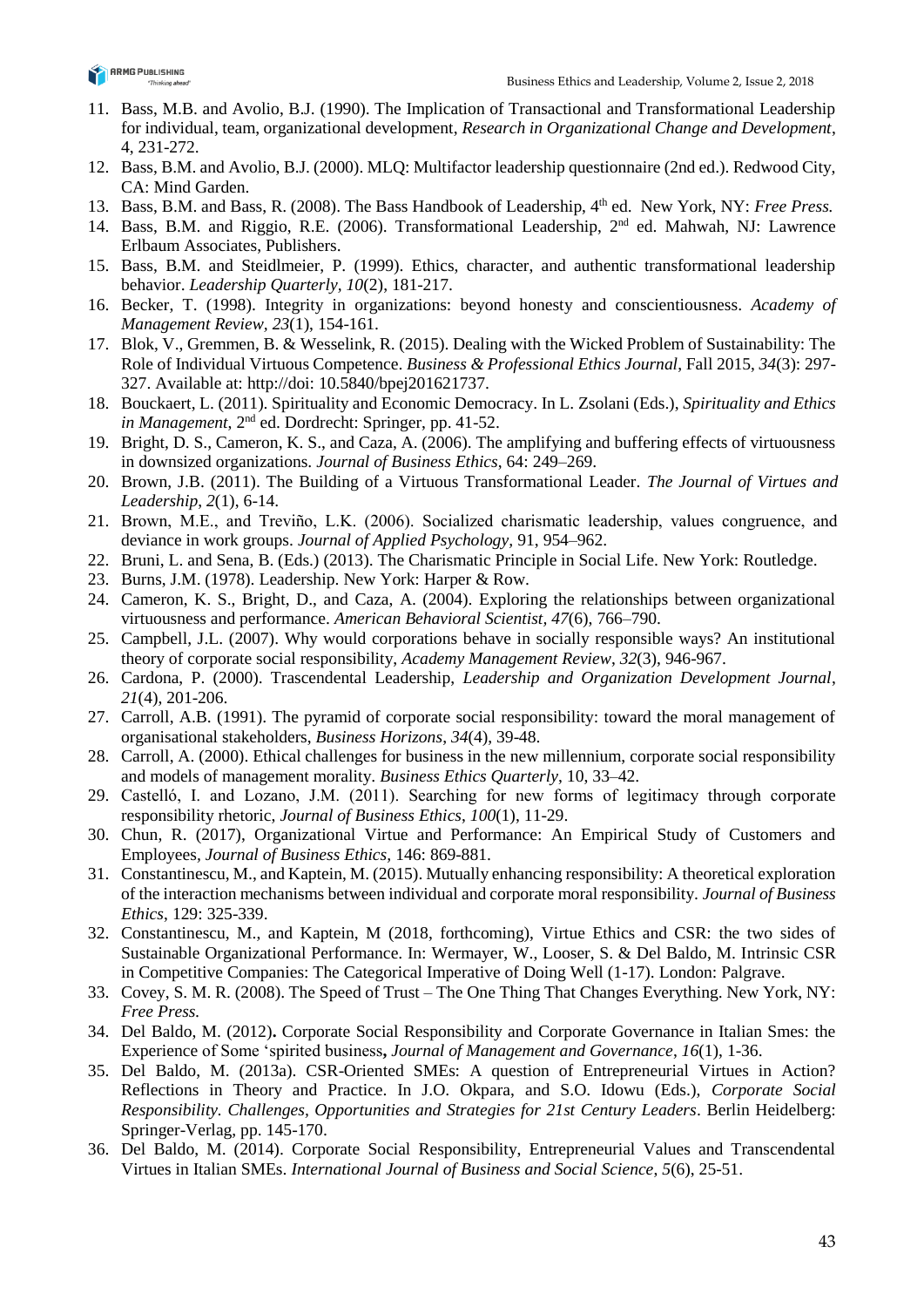- 37. Del Baldo, M. (2017), Authentic CSR and Leadership: toward a virtues-based model of stakeholders dialogue and engagement. The Loccioni Group experience. In S.O. Idowu and S. Vertigans (ed.), *Stages of Corporate Social Responsibility: From Ideas to Impacts*. Berlin Heidelberg: Springer-Verlag, pp. 179-203.
- 38. Del Baldo, M. (2018). CSR, Innovation and Human Resource Management. The Renaissance of Olivetti's humanistic management in Loccioni Group – Italy. In Lu, H., Schmidpeter, R., Capaldi N. & Zu L. (Eds.), Building New Bridges Between Business and Society. Recent Research and New Cases in CSR, Sustainability, Ethics and Governance, p. 145-167. Springer International Publishing, Cham, Switzerland.
- 39. Dentoni, D., Hopes, O., & Ross, B. (2012). Managing wicked problems in agribusiness: the role of multistakeholder engagements in value creation. *International Food and Agribusiness Management Review*, *15*(special issue B), 1-12.
- 40. Driscoll, D.M. & Hoffman, W.M. (2000). How to Implement Values-Driven Management. Walham, MA: Bentley College.
- 41. Du, S., Swaen, V., Lindgreen, A. and Sen, S. (2013). The Roles of Leadership Styles in Corporate Social Responsibility, *Journal of Business Ethics*, 114, 155-169.
- 42. Eisenhardt, K.M., & Graebner, M.E. (2007). Theory building from cases: Opportunities and challenges. *Academy of Management Journa*l, *50*(1), 25-32.
- 43. Ellen, S. P., Webb, D. J., and Mohr, L. A. (2006). Building corporate associations: Consumer attributions for corporate socially responsible programs. *Journal of the Academy of Marketing Science*, 34: 147–157.
- 44. Errol, E.J. and Winston, B.E. (2005). A Correlation of Servant Leadership, Leader Trust, and Organizational Trust, *Leadership & Organization Development Journal, 26*(1), 6-22.
- 45. Ferrero, I., and Sison, A. J. G. (2014). A quantitative analysis of authors, schools and themes in virtue ethics articles in business ethics and management journals (1980–2011). *Business Ethics: A European Review*, 23, 375–400.
- 46. Fifka, M.S. (2012). The irony of stakeholder management in Germany: the difficulty of implementing an essential concept for CSR. *UWF*, *21*(1-2), 113-118.
- 47. Geico (2015). Annual Report 2015 Apr. 2014 Mar. 2015. taikisha-group.com.
- 48. Globe (2008). Global Leadership and Organizational Behavior Effectiveness, Culture and Leader Effectiveness. Retrived from: www.ccl.org/leadership/pdf/GlobeStudy (accessed 23 July 2013).
- 49. Graafland, J.J. and Van de Ven, B. (2006). Strategic and moral motivation for corporate social responsibility, *Journal of Corporate Citizenship*, 22, 111-123.
- 50. Graafland, J.J. and Mazereeuw-Van der Duijn Schouten, C. (2012). Motives for corporate social responsibility. *De Economist*, *160*(4), 377-396.
- 51. Greenleaf, R. K. (1977). Servant leadership: A journey into the nature of legitimate power and greatness. New York: *Paulist Press.*
- 52. Gottlieb, J.Z. and Sanzgiri, J. (1996). Towards an ethical dimension of decision making in organizations. *Journal of Business Ethics, 15*(12), 1275-1285.
- 53. Gray, R., Adams, C.A. and Owen, D. (2014). Accountability, Social Responsibility and Sustainability. Accounting for Society and the Environment. Harlow, UK: Pearson.
- 54. Groves, K.S. and LaRocca, M.A. (2011). An empirical study of leader ethical values, transformational and transactional leadership, and follower attitudes toward corporate social responsibility, *Journal of Business Ethics*, 103, 511-528.
- 55. Hebert, S.C. (2004). The relationship of perceived servant leadership and job satisfaction from the follower's perspective, *Proceedings of the American Society of Business and Behavioral Sciences, 11*(1), 685-697.
- 56. Heugens, P. P. M. A. R., Kaptein, M., and Van Oosterhout, J. (2008). Contracts to communities: A processual model of organizational virtue. *Journal of Management Studies*, 45: 100–21.
- 57. Herlyn, E.L.A. and Radermacher, F.J. (2014). Sustainability: Challenges for the Future. In C. Weidinger, F. Fischler and R. Schmidpeter (Eds.), *Sustainable Entrepreneurship. Business success through sustainability*. Berlin Heidelberg: Springer-Verlag, pp. 23-37.
- 58. Hoivik von Weltzien, H. (2014). The Heart of Leadership is Ethics, *Impresa Progetto-Electronic Journal of Management*, 11, 1-9.
- 59. Hoivik von Weltzien, H. and Melé, D. (2009). Can a SME Become a Global Corporate Citizen? Evidence from a Case study, *Journal of Business Ethics*, 88, 551-562.
- 60. Ionescu-Somers, A. (2014). Embedding Sustainable Entrepreneurship in Companies: The Eternal Internal Challenge. In C. Weidinger, F. Fischler and R. Schmidpeter (Eds.), *Sustainable Entrepreneurship. Business success through sustainability*. Berlin Heidelberg: Springer-Verlag, pp. 177-189.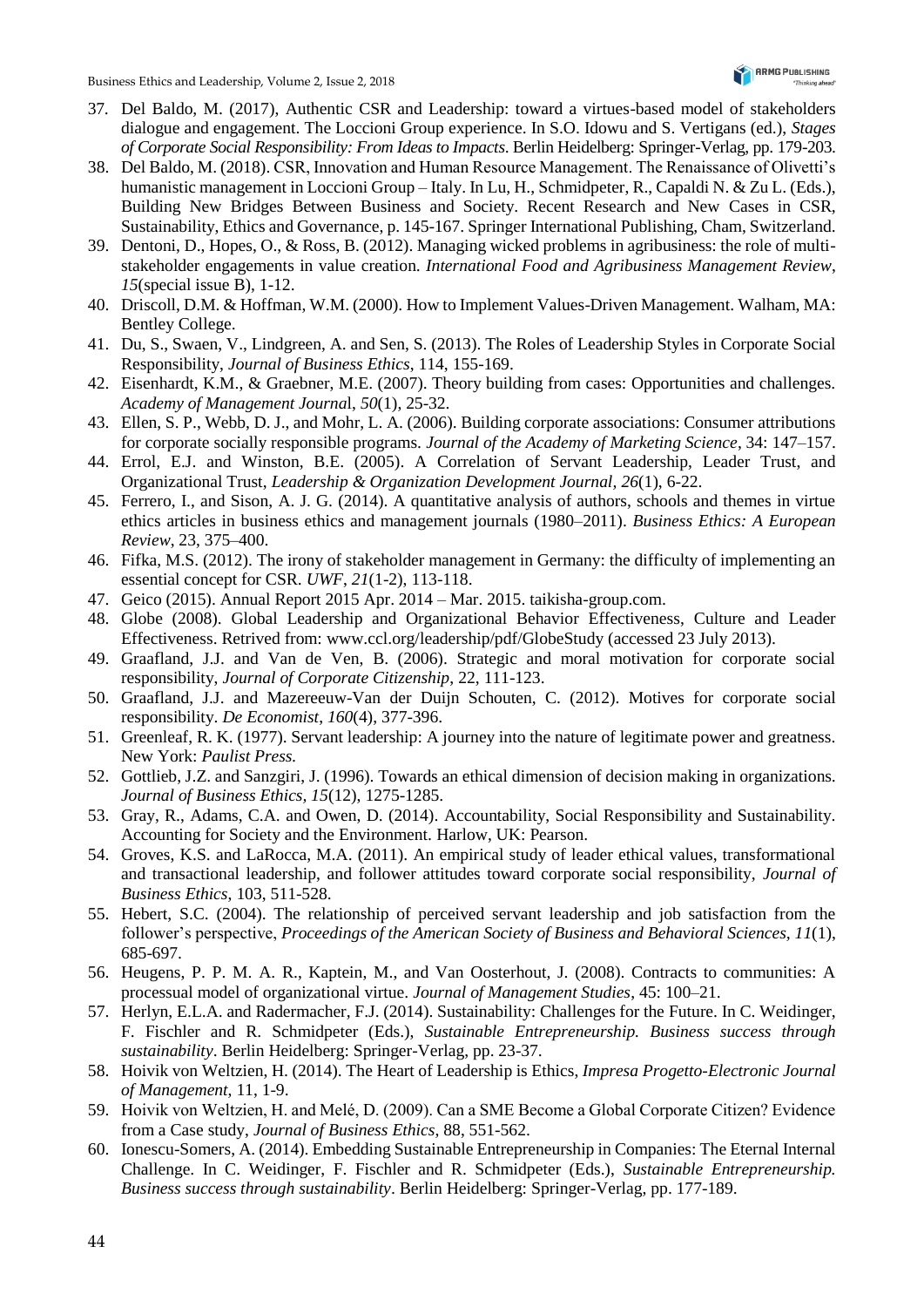

- 61. Irving, J. (2005). Exploring the Relationship between Servant Leadership and Team Effectiveness. *Regent University Roundatble Proceedings*. Virgina Beach, VA: Regent University.
- 62. ISVI (2017). Quando è l'etica a spingere la competitività. ISVI Istituto per i valori d'impresa., 1-19 Intelligenza e amore,fattori di buon governo delle imprese, delle istituzioni, dei territori, Assolombarda, Milano, 24 Maggio 2017.
- 63. Jacobsen, C. (2001). Dynamics of charismatic leadership: A process theory, simulation model, and tests, *Leadership Quarterly*, *12*(1), 75-112.
- 64. Jakobsen, O., Zolnai, L. & Chatterji, M. (Eds.) (2017). *Integral Ecology and Sustainable Business*. Emerald Publishing Limited: UK. Bingley, West Yorkshire.
- 65. Jenkins, H. (2006). Small business champions for corporate social responsibility, *Journal of Business Ethics*, *6*(3), 241-256.
- 66. Jenkins, H, (2009). A 'business opportunity' model of corporate social responsibility for small- and medium-sized enterprises, *Business Ethics: A European Review*, *18*(1), 21-36.
- 67. Jones, B., Bowd, R. & Tench, R. (2009). Corporate irresponsibility and corporate social responsibility: competing realities. *Social Responsibility Journal*, *5*(3), 300-310.
- 68. Kaptein, M. (1998). Ethics Management: Auditing and developing the ethical content of organizations. Dordrecht: Kluwer Academic Publishers.
- 69. Kaptein, M. (2008). Developing and testing a measure for the ethical culture of organizations: The corporate ethical virtues model. *Journal of Organizational Behavior*, 29, 923-947.
- 70. Kaptein, M. (2009). Ethics Programs and Ethical Culture: A Next Step in Unravelling their Multi-faceted Relationship, *Journal of Business Ethics*, *89*(2), 261-281.
- 71. Kaptein, M. (2011). Understanding unethical behavior by unravelling ethical culture. *Human Relations,* 64, 843-869.
- 72. Kaptein, M. (2017). When organizations are too good: Applying Aristotle's doctrine of the mean to the corporate ethical virtues model. *Business Ethics: A European Review*, 26, 300-311.
- 73. Kaptein, M., and Wempe, J. (2002). The Balanced Company: A theory of corporate integrity. New York: *Oxford University Press.*
- 74. Ketola, T. (2008). A Holistic Corporate Responsibility Model: Integrating Values, Discourses and Actions, *Journal of Business Ethics*, 80, 419-435.
- 75. Lamont, G. (2002). The Spirited Business: Success Stories of Soul Friendly Companies. London: Hodder & Stoughton.
- 76. Laub, J. (1999). Assessing the servant organization: Development of the servant organizational leadership (SOLA) instrument. *Dissertation Abstracts International, 60*(02), 308. (UMI No. 9921922).
- 77. Laub, J. (2004). Defining servant leadership: A recommended typology for servant leadership studies. Proceedings of the Servant Leadership Research Roundtable. Retrieved From [http://www.regent.edu/acad/global/publications/sl\\_proceedings/2004/](http://www.regent.edu/acad/global/publications/sl_proceedings/2004/) laub\_defining\_servant.pdf (accessed 26 March 2014).
- 78. Lin-Hi, N. & Müller, K. (2013). The CSR bottom line: Preventing corporate social irresponsibility. *Journal of Business Research*, *66*(10), 1928-1936.
- 79. Lindenberg, S. (2001). Intrinsic motivation in a new light. *Kyklos*, 54, 317-342.
- 80. Linnanen, L. and Panapanaan, V. (2002). Roadmapping CSR in Finnish Companies. Helsinki: Helsinky University of Tecnology.
- 81. Liu, C.H. (2007). Transactional, Transformational, Transcendental Leadership: Motivation Effectiveness and Measurement of Transcendental Leadership. Paper presented at the Conference *Leading the Future of the Public Sector: The Third Transatlantic Dialogue*', University of Delaware, Newark, Delaware, USA, May 31-June 2, 1-26.
- 82. Lloyd, H.R. and Mey, M.R. (2010). An Ethics Model to Develop an Ethical Organisation. *South African Journal of Human Resource Management*, *8*(1), 1-12.
- 83. Looser, S. and Wehrmeyer, W. (2015). Doing well or doing good? Extrinsic and intrinsic CSR in Switzerland, *UWF*, DOI 10.1007/s00550-015-0360-9, 1-14, published on line August 14, 2015, Berlin Heidelberg: Springer-Verlag.
- 84. Lowe, K.B., Kroeck, K.G. and Sivasubramaniam, N. (1996). Effectiveness correlates of transformational and transactional leadership: A meta-analytic review of the MLD literature, *Leadership Quarterly*, 7, 385-425.
- 85. Mahoney, L.S., Thorne, L, Cecil, L. and LaGore, W. (2013). A research note on standalone corporate social responsibility reports: Signaling or greenwashing? Critical [Perspectives](http://www.sciencedirect.com/science/journal/10452354) on Accounting*, 24*(4-5), 350-359.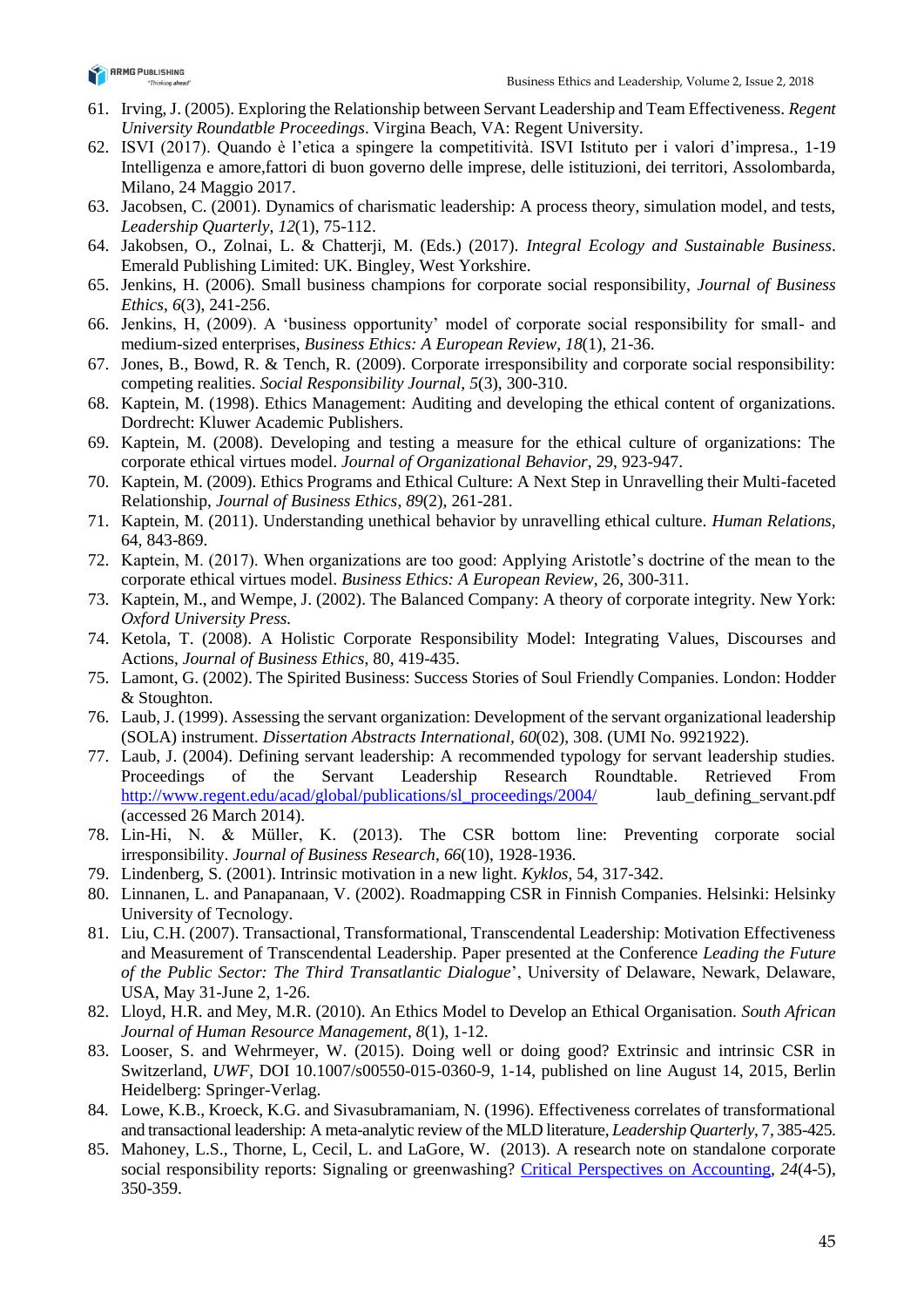- 86. Martin, R.L. (2002). The Virtue Matrix: Calculating the Return on Corporate Responsibility, *Harvard Business Review*, March, 3-11.
- 87. McNeff, M. E. & Irving, J. A. (2017). Job Satisfaction and the Priority of Valuing People: A Case Study of Servant Leadership Practice in a Network of Family-Owned Companies. *SAGE Open*, January-March 2017, 1-8. doi: 10.1177/2158244016686813.
- 88. Melé, D. (2009). Business Ethics in action, Seeking Human Excellence in Organizations. NY: Palgrave McMillan. Miears, L. D. (2004). Servant-leadership and job satisfaction: A correlational study in Texas Education Agency Region X public schools, *DAI,* 65, (09A), 3237.
- 89. Mirvis, P., Googins, B. and Kiser, C. (2013). Corporate Social Innovation. MA: Babson College.
- 90. Muller, A., and Kolk, A. (2010). Extrinsic and intrinsic drivers of corporate social performance: Evidence from foreign and domestic firms in Mexico. *Journal of Management Studies,* 47, 1-26.
- 91. Olivari (Ed.) (2015). L'impresa del terzo millennio. With the contributions of: Arabnia A.R., Bruni L., Coda V.,Lacaita C.G., Laborghini B., Loccioni E., Vitale M. Milano: Inaz, Piccola Biblioteca d'Impresa Inaz.
- 92. Olsen, O.K. (2010). Are good leaders moral leaders? The relationship between effective military operational leadership and morals, Dissertation for the philosophiae doctor degree (PhD) at the University of Bergen.
- 93. Opdebeeck, H. (2013). The Role of the Charismatic Economist E.F. Schumacher in Economic and Civil Life: CSR and Beyond. In L. Bruni & B. Sena (Eds.), The Charismatic Principle in Social Life. New York: Routledge, pp. 151-170.
- 94. Osagie, E.R., Wesselink, R., Runhaar, P. & Mulder, M. (2017). Unraveling the Competence Development of Corporate Social Responsibility Leaders: The Importance of Peer Learning, Learning Goal Orientation, and Learning Climate. *Journal of Business Ethics*, published on line 14th July 2017, 1-16. doi: 10.1007/s10551-017-3638-8.
- 95. Osburg, T. (2014). Sustainable Entrepreneurship: A Driver for Social Innovation. In C. Weidinger, F. Fischler and R. Schmidpeter (Eds.), Sustainable Entrepreneurship. Business success through sustainability. Berlin Heidelberg: Springer-Verlag, pp. 103-115.
- 96. Paine, L.S. (1994) Managing for Organizational Integrity, *Harvard Business Review*, March-April, 72, 106-117.
- 97. Page, D. and Wong, P.T.P. (2000). A conceptual framework for measuring servant leadership. In S. Adjibolosoo (Ed.), The human factor in shaping the course of history and development, Chapter 5. Boston, MA: *University Press of America*, pp. 1-28.
- 98. Palshikar, K. (2007). Charismatic Leadership. Retrieved from [http://www.unc.edu/~ketan/documents/Charismatic%20Leadership.pdf. \(accessed](http://www.unc.edu/~ketan/documents/Charismatic%20Leadership.pdf.%20(accessed) 23 March 2014).
- 99. Patterson, K. (2003). Servant leadership: A theoretical model. *Dissertation Abstracts International, 64*(02), 570 (UMI No. 3082719)
- 100. Pless, N. M. (2007). Understanding responsible leadership: Roles identity and motivational drivers. *Journal of Business Ethics*, *74*(4), 437-456.
- 101. Pless, N.M. and Maak, T. (2011). Responsible leadership: Pathways to the future, *Journal of Business Ethics*, 98, 3-13.
- 102. Porter, M. and Kramer, M. (2006). Strategy and society: the link between competitive advantage and corporate social responsibility, *Harvard Business Review*, *84*(12), 78-92.
- 103. Pruzan, P. (2001). The Question of Organizational Consciousness: Can Organizations Have Values, Virtues and Visions? *Journal of Business Ethics*, 29, 271-284.
- 104. Ruisi, M. (2010). Measure Entrepreneurial Virtues. Towards a new perspective for the indicators of corporate success, paper presented at the 23rd Eben Annual Conference *Which values for which Organisations*?, Trento, 9-11 September.
- 105. Schaltegger, S. and Wagner, M. (2008). Types of sustainable entrepreneurship and conditions sustainability innovation: From administration of a technical challenge to the management entrepreneurial opportunity. In R. Wustenhagen, J. Hamschmidt, S. Sharma and M. Starik (Eds.), *Sustainable innovation and entrepreneurship*. Cheltenham: Edward Elgar, pp. 27-48.
- 106. Shamir, B., House, R.J. and Arthur, M.B. (1993). The motivational effects of charismatic leadership: A self-concept based theory, *Organization Science*, *4*(4), 577-594.
- 107. Shepherd, D. A. and Patzelt, H. (2017). Researching Entrepreneurships' Role in Sustainable Development, Chapter 5. In D.A. Shepherd and H. Patzelt, *Trailblazing in entrepreneurship: Creating new paths for understanding the field*. Cham, Switzerland: Palgrave Macmillan, pp. 149-180.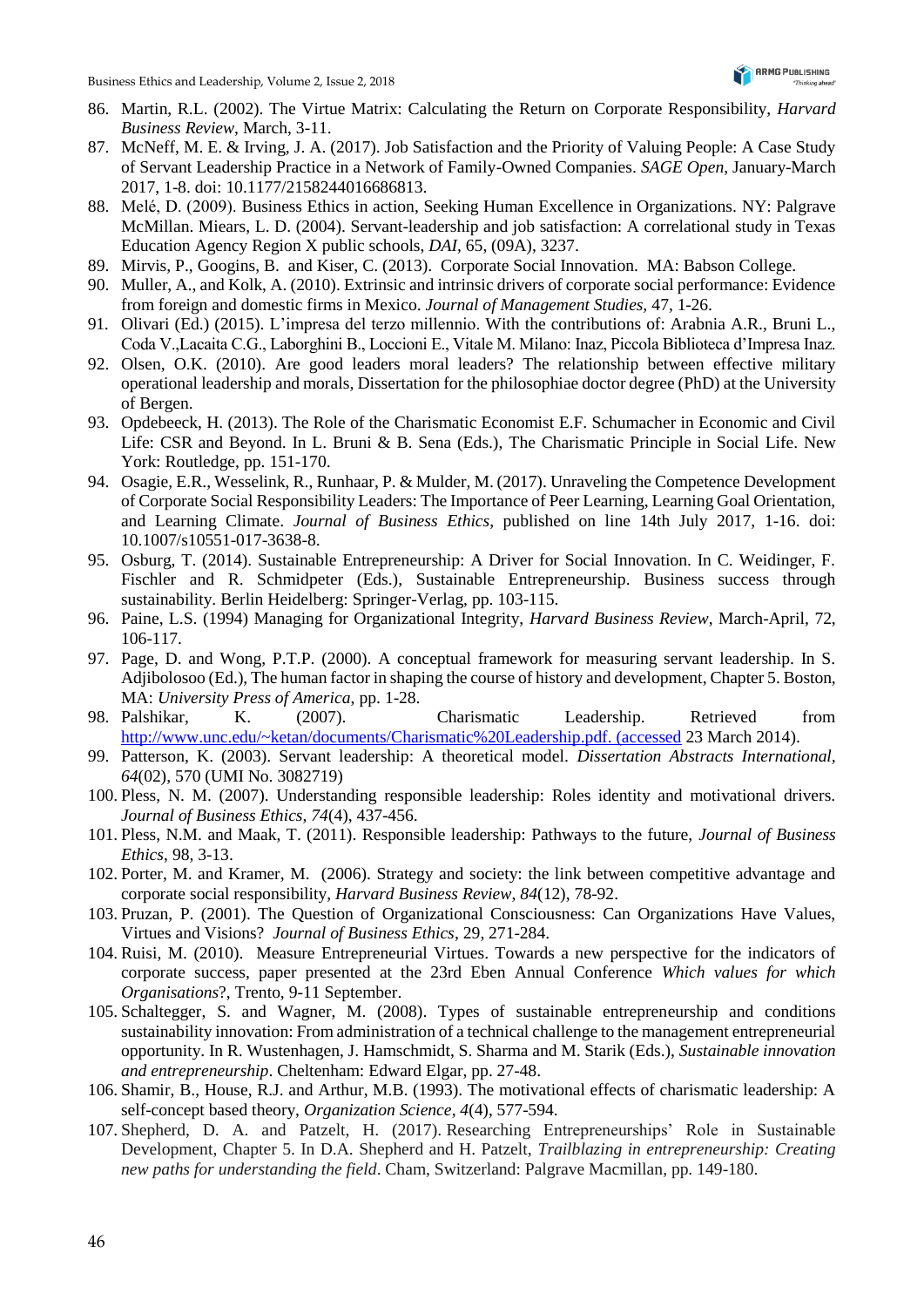

- 108. Schmidpeter, R. (2014). The Evolution of CSR from Compliance to Sustainable Entrepreneurship. In C. Weidinger, F. Fischler and R. Schmidpeter (Eds.), *Sustainable Entrepreneurship. Business success through sustainability*. Berlin Heidelberg: Springer-Verlag, pp. 127-134.
- 109. Schüz, M. (2012). Sustainable Corporate Responsibility − The Foundation of Successful Business in the New Millennium, in: *Central European Business Review*, Prague: VSE, No 2, 7-15.
- 110. Schüz, M. (2017). Foundations of Ethical Corporate Responsibility. Winterthur: ZHAW School of Management and Law.
- 111. Serio L. (2017). Medie Eccellenti, Le imprese italiane nella competizione internazionale. Milano: Guerini e Associati.
- 112. Shanahan, K. J., and Hyman, M. R. (2003). The development of a virtue ethics scale. *Journal of Business Ethics*, 42: 197-208.
- 113. Sison, A.J.G. and Ferrero, I. (2015). How different is neo-Aristotelian virtue from positive organizational virtuousness? *Business Ethics: A European Review*, 24, 78-98.
- 114.Sison, A.J.G., Beabout, G.R. and Ferrero, I. (Eds.) (2017). Handbook of Virtue Ethics in Business and Management. Dordrecht, Netherlands: Springer.
- 115. Solomon, R.C. (1999). A Better Way to Think About Business How Personal Integrity Leads to Corporate Success. Oxford/ New York: *Oxford University Press.*
- 116. Solomon, R.C. (1992). Corporate Roles, Personal Virtues: An Aristotelain Approach to Business Ethics, *Business Ethics Quarterly*, *2*(3), 317-339.
- 117. Spears, L.C. (1995). Servant leadership and the Greenleaf legacy. In L.C. Spears (ed.), Reflections on leadership: How Robert K. Greenleaf's theory of servant-leadership influenced today's top management thinkers. New York: John Wiley & Sons, pp. 1-14.
- 118. Spence, LJ. and Schmidpeter, R. (2003). SMEs, Social Capital and the Common Good, *Journal of Business Ethics, 45*(1-2), 93-108.
- 119. Spence, L.J., Habisch, A. and Schmidpeter, R. (Eds.) (2004). Responsibility and Social Capital: The World of Small and Medium Sized Enterprises. London: Palgrave Macmillan.
- 120. Stephan, U., Patterson, M., Kelly, C. and Mair, J. (2016). Organizations driving positive social change: A review and an integrative framework of change processes, *Journal of Management*, *42*(5), 1250-1281.
- 121. Story J. and Neves, P. (2015). When corporate social responsibility (CSR) increases performance: exploring the role of intrinsic and extrinsic CSR attribution, *Business Ethics: A European Review*, *24*(2),111-123
- 122. Swanson, D. (1999). Toward an integrative theory of business and society: A research strategy for corporate social performance. *Academy of Management Review*, 24, 506–21.
- 123. Treviño, L. K., and Brown, M. (2004). Managing to be ethical: Debunking five business ethics myth. *Academy of Management Executive*, 18, 69-81.
- 124. Van Tassell, M. (2006). Called To Serve: Servant-Leadership Perceptions at a Franciscan sponsored University Correlated with Job Satisfaction. *Dissertation Abstracts International* 67, No. 08A, p. 2843.
- 125. Visser, W. (2011). The Nature of CSR Leadership. Definitions, Characteristics and Paradoxes, *CSR International Paper Series*, 4, 1-10.
- 126. Vlachos, P. A., Panagopoulos, N. G., and Rapp, A. (2013). Feeling good by doing good: Employee CSRinduced attributions, job satisfaction, and the role of charismatic leadership. *Journal of Business Ethics*, 118, 577-588.
- 127. Vyakarnam, S., Bailey, A., Myers, A. and Burnett, D. (1997). Towards an understanding of ethical behaviour in small firms, *Journal of Business Ethics*, *16*(15), 1625-1636.
- 128. Waldman, D.A., Siegel, D.S. and Javidan, M. (2006). Components of CEO transformational leadership and corporate social responsibility, *Journal of Management Studies*, 43, 1703-1725.
- 129. Walker, T. (2015). Entrepreneurial Wisdom. Paper presented at the 2nd International Conference on CSR, Sustainability, Ethics and Governance, Nanjing, China, July 29-31, 2015. Retrieved from 2015\_01\_Entrepreneurial\_Wisdom\_Walker\_final.docm, pp 1-12. walk-on Institute for sustainable solutions. [www.walk-on.co.at](http://www.walk-on.co.at/) (accessed 18 January 2016).
- 130. Walker, B. and Salt, D. (2006). Resilience thinking: sustaining ecosystems and people in a changing world. Washington, USA: *Island Press.*
- 131. West, G.R.B. and Bocarnea, M. (2008). Servant Leadership and Organizational Outcomes: Relationship in United States and Filipino Higher Educational Settings. *Proceedings of the Servant Leadership Research* **Roundtable.** Research **Research Research Research Research Research Research Research Research Research Research Research Research Research Research Research Research Research** [http://www.regent.edu/acad/global/publications/sl\\_proceedings/2008/West-Bocarnea.pdf](http://www.regent.edu/acad/global/publications/sl_proceedings/2008/West-Bocarnea.pdf) (accessed 30 June 2015).